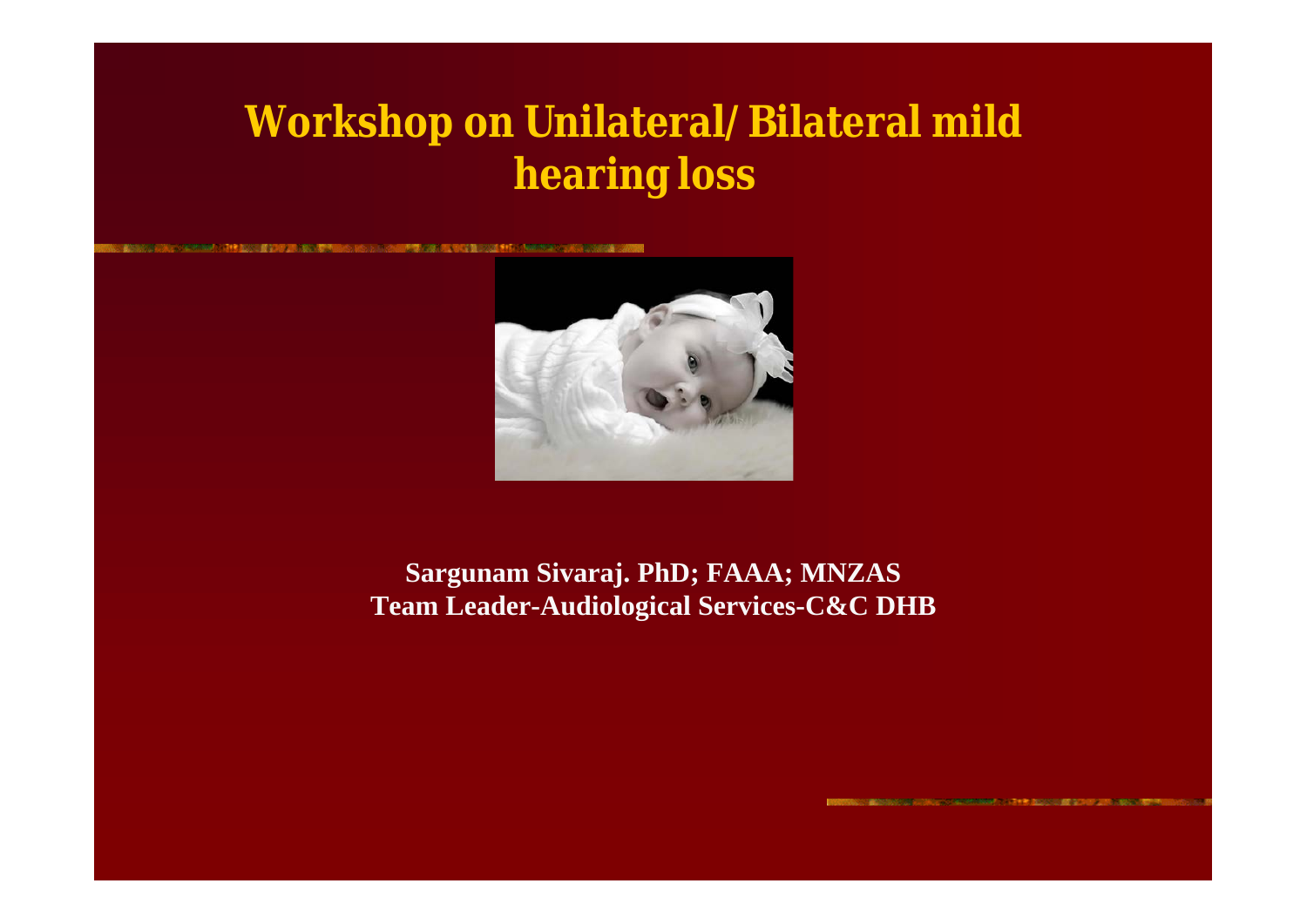### **Historically …**

#### Ø **UHL and BMHL- not identified early**

**SE DE JE KONFINDADO DO JAMENTALIS EN BORDO SE DIAMENTO DE SUS SUS SUS** 

Ø **In spite of studies- higher risk for educational, speech and language, social emotional difficulties.(Bess&Tharpe,1984,1986;English&Church,1999)**

Ø **Hearing health care professionals in the management of children with unilateral hearing loss has been limited**

Ø **The conventional approach- assure the parents that there would be no handicap (Oyler et al 1988)**

**STARTING CONTINUES IN CONTINUES IN THE ASSOCIATION OF STARTING CONTINUES.**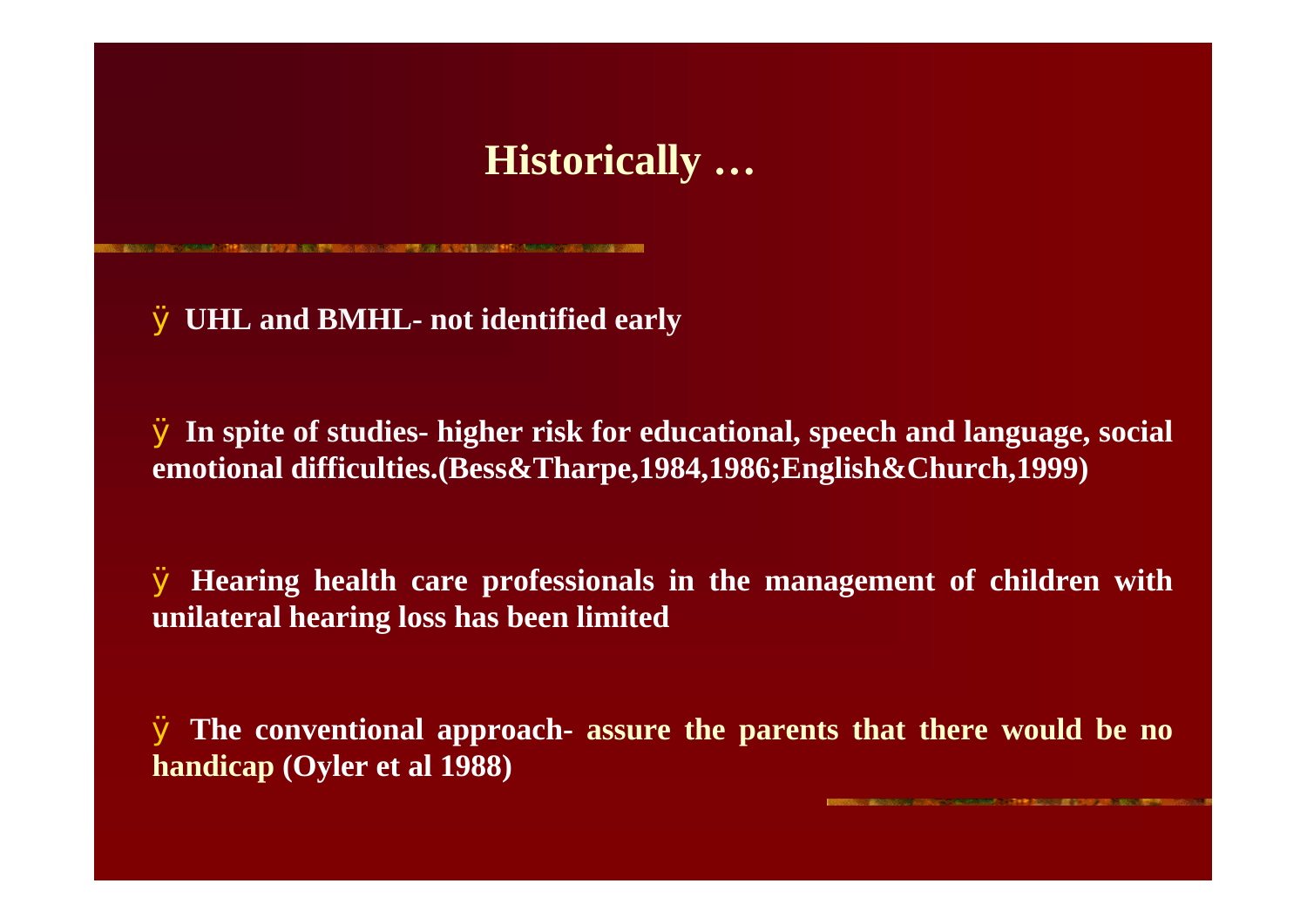### **Better opportunities with introduction of UNHSEIP !**

**START STATE AND RESEARCH CONTINUES IN COLOR OF A STATE OF A SECOND CONTINUES.** 

Ø **To intervene earlier**

Ø **Capable of Alleviate/reduce the impact on speech and hearing development, learning and psychosocial development in UHL and BMHL**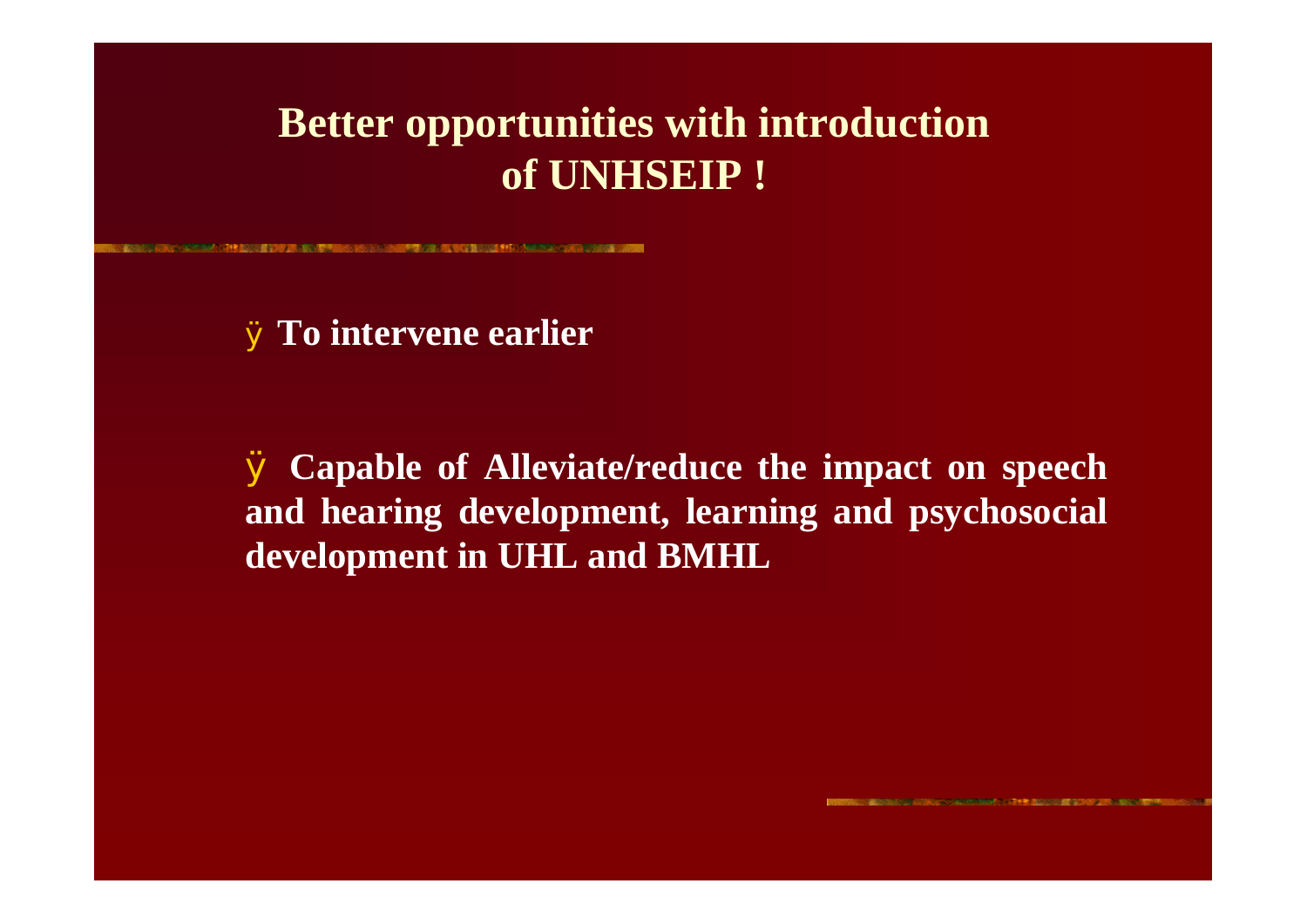#### **Presumption that unilateral hearing loss will not become a handicap is changing…**

Ø **The more severe the hearing loss (UHL/BMHL) the greater the likelihood of academic failure**

Ø **Right ear UHL appears to be more problematic than left-ear UHL**

Ø **UNL can be progressive and result in a bilateral loss. Cole and Flexer (2007)**

Ø **We continue to learn as well**

THE CHARLES COMMUNIST AND LOCATION OF THE VIOLENCE COMPANY OF A STATE OF A REPORT OF CHARLES CONTINUES.

**MARKET CONTRACTOR CONTRACTOR CONTRACTOR IN A SECOND AND STATE CONTRACTOR**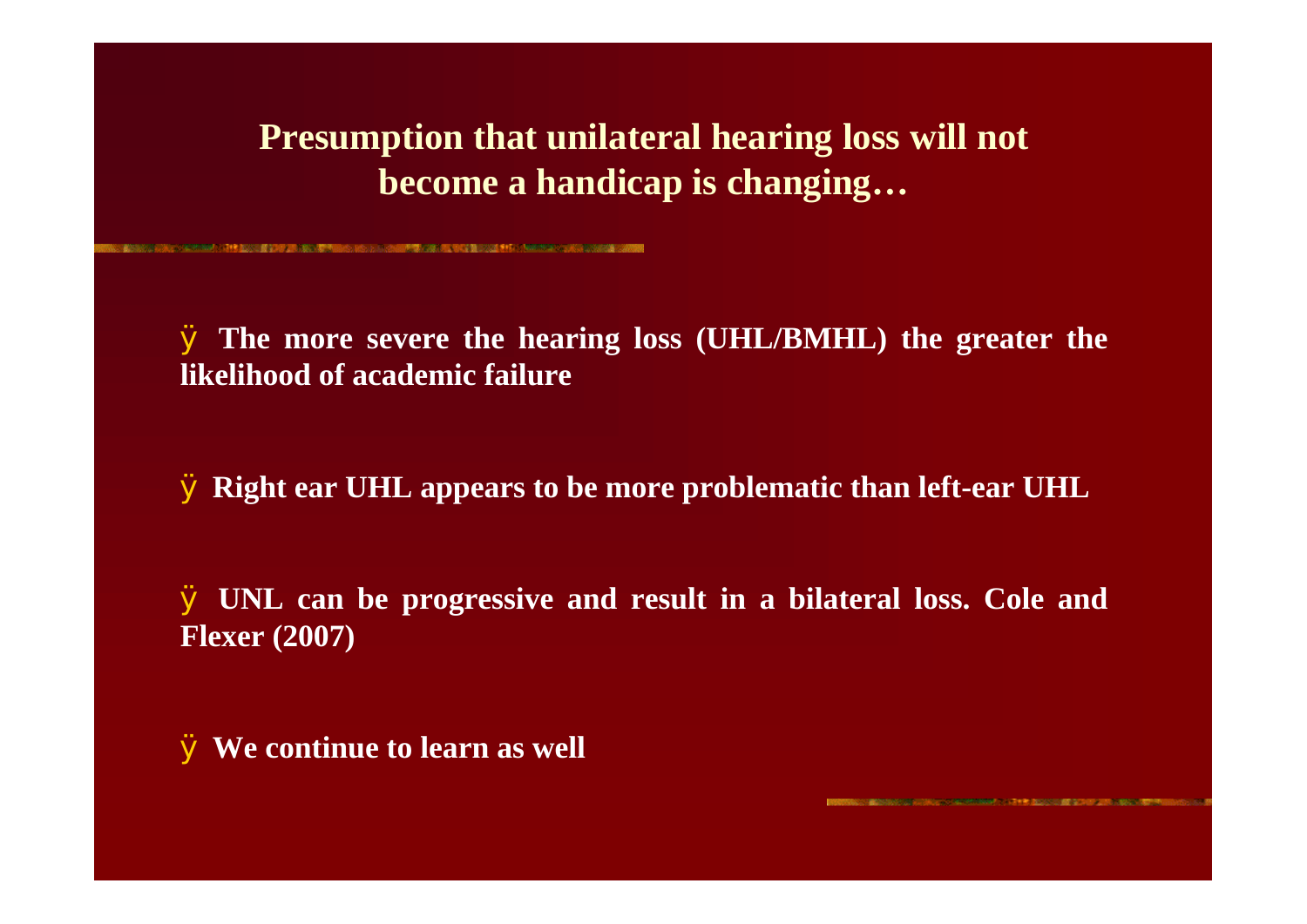### **Problem statement…**

Ø **Not a serious problem, since the unaffected ear is "just fine"**

Ø **Intervention of AODC is not available**

o de 1931 de maio de 1931 de 1940 e o composto de 1950 de 1950 de 1950 de 1950 de 1950 e o composto de 1950 de

Ø **Speech and language developmental assessment/intervention is not accessible**

Ø **Multidisciplinary/team approach is not available**

**NO BRITAIN AND A STORE OF YOUR APPROACH A FURNIT DEVICE AND INTERFERING THE CONSULTING THE CONTRACTOR CONTRACTOR**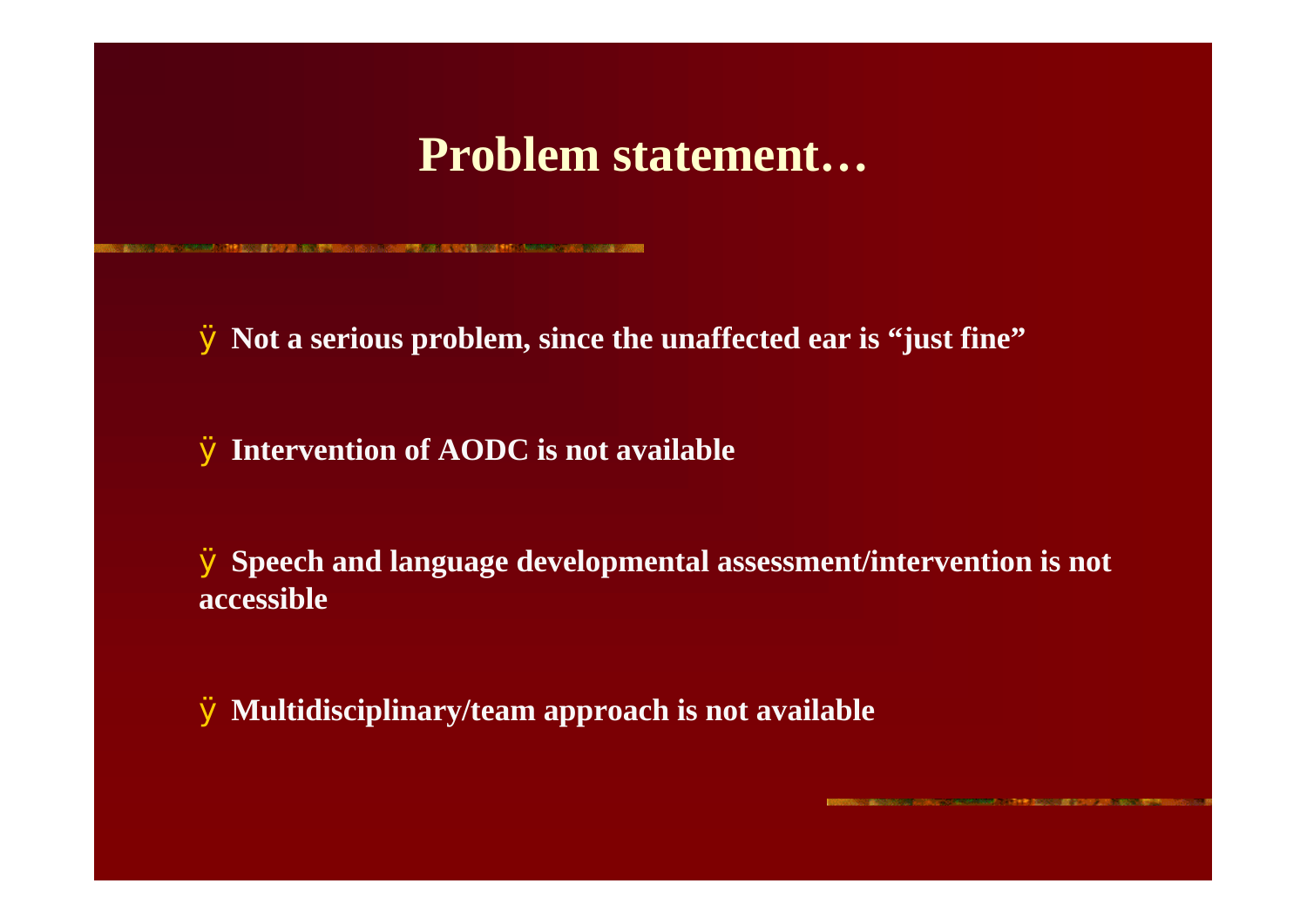#### **Incidence of UHL/BMHL hearing loss**

■ PRINT 2008 2008 単位は個ののの性格はない National Art

**0.36 to 1.30/1000-bilateral mild hearing loss**

**0.8 to 2.7/1000- Unilateral hearing loss**

**Dalzell,et al 2000; Johnson et al(2005); Watkin and Baldwin(1999);White et al(1994)**

**School age children-30-56/1000 (Ear and hearing 1998, JAMA 1998)**

**because of progressive and late onset hearing loss**

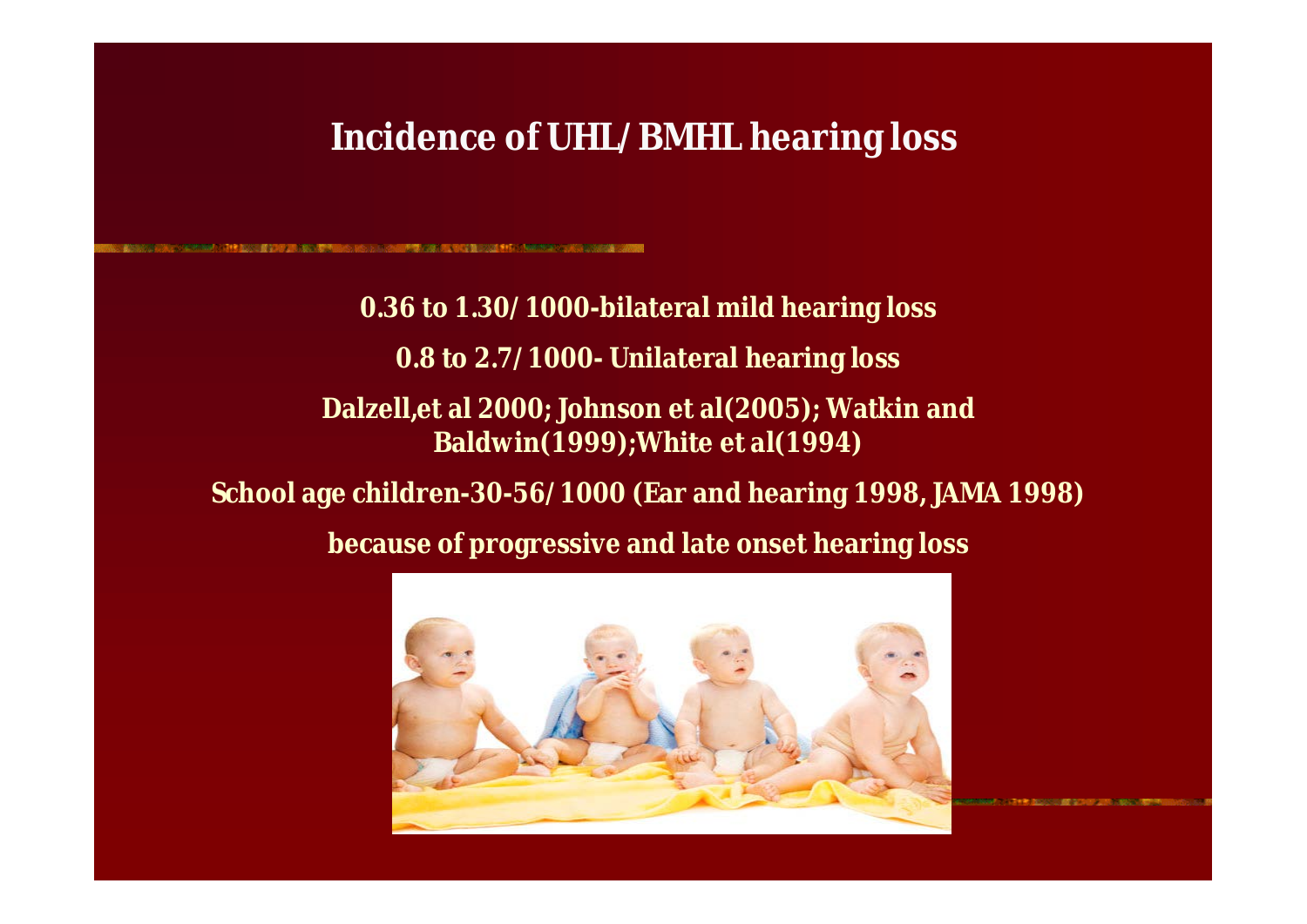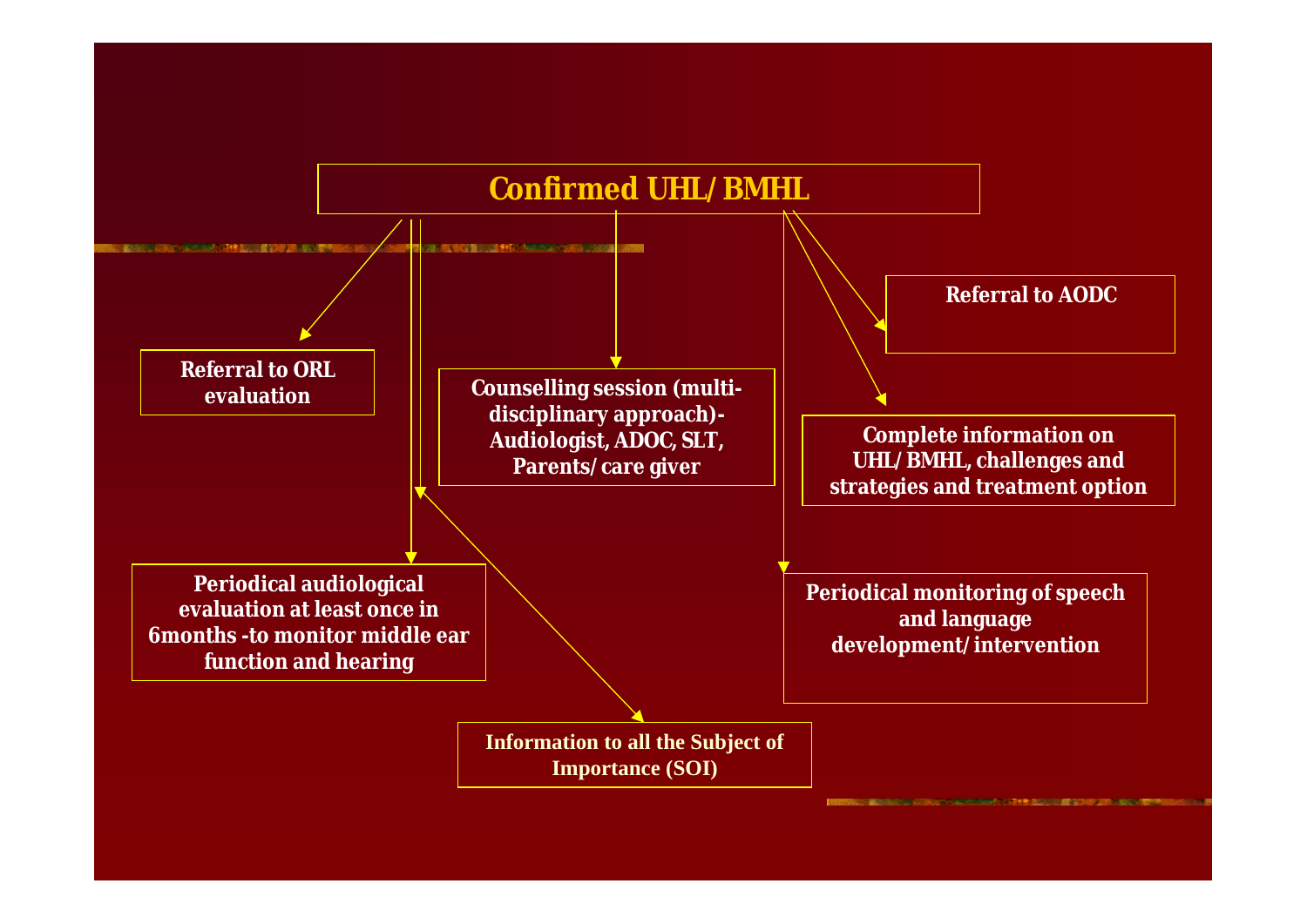### **Unilateral/bilateral mild hearing loss- Some of the Challenges to face?**

- Ø **Safety, because of localisation difficulty**
- Ø **Hearing in a background noisy situations**

AND DESCRIPTION OF REPORT OF A RESIDENCE OF A RESIDENCE OF A RESIDENCE OF A RESIDENCE OF A RESIDENCE OF A RESIDENCE OF A RESIDENCE OF A RESIDENCE OF A RESIDENCE OF A RESIDENCE OF A RESIDENCE OF A RESIDENCE OF A RESIDENCE O

- Ø **Wider Hearing Range: hearing from a distance**
- Ø **Restful hearing: Physically Tiring and stressful**
- Ø **Cushions loud sounds: Sudden loud noise looses its jarring effect when heard with two ears.**
- Ø **Better sound identification: Especially similar sounding sounds**
- Ø **Smooth sound quality: Requires more volume and less smooth quality to sound**
- Ø **Hearing with less power: Hear more quietly with two ears**
- Ø **Unable to respond when the speech is directed to poorer hearing earCONSIDERATION CONTINUES OF A PROPERTY AND A SERVICE CONTINUES. AND A PROPERTY OF A STATE OF A SERVICE CONTINUES**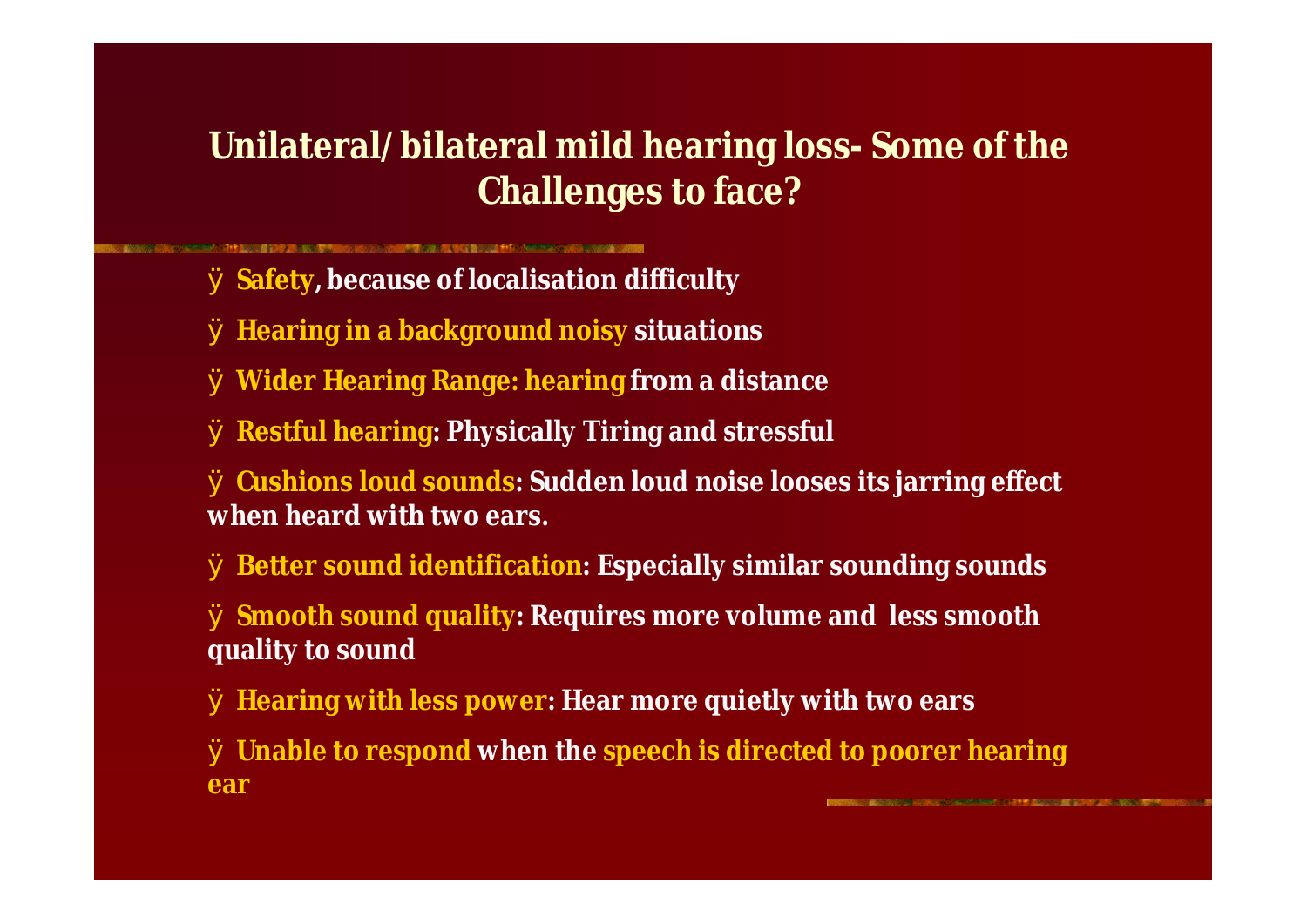

# **Risk of speech-Language Delay…**

**RESULTING AND RESIDENT CONTROLS AND CONTROLS CONTROLS AND RESIDENCE** 

Ø UHL children showed more **difficulty understanding nonsense syllables** than controls under all difficult-to-hear conditions. **The more adverse the listening condition, the greater the difference between UHL and controls** (Bess F, Tharpe A(1986))

Ø Children with **UHL performed poorer** than controls **even when primary signal presented to good ear** .(Bovo R, Martin A, Agnoletto M; Beghi A, Carmignoto D,Milani M et al.(1988) and Bess F, Tharpe A(1986))

Ø **50% of the children** reported difficulty in **speech discrimination in noise and 83% reported in localization of sound**

Ø UHL subjects had **more difficulty in word recognition and spelling**. UHL had **more difficulty in language measures**. (Culbertson JL (1986))

Ø**Implication**: Problems UHL children experience in background noisy situation **highlights the need to consider acoustic environment** in a typically noisy classroom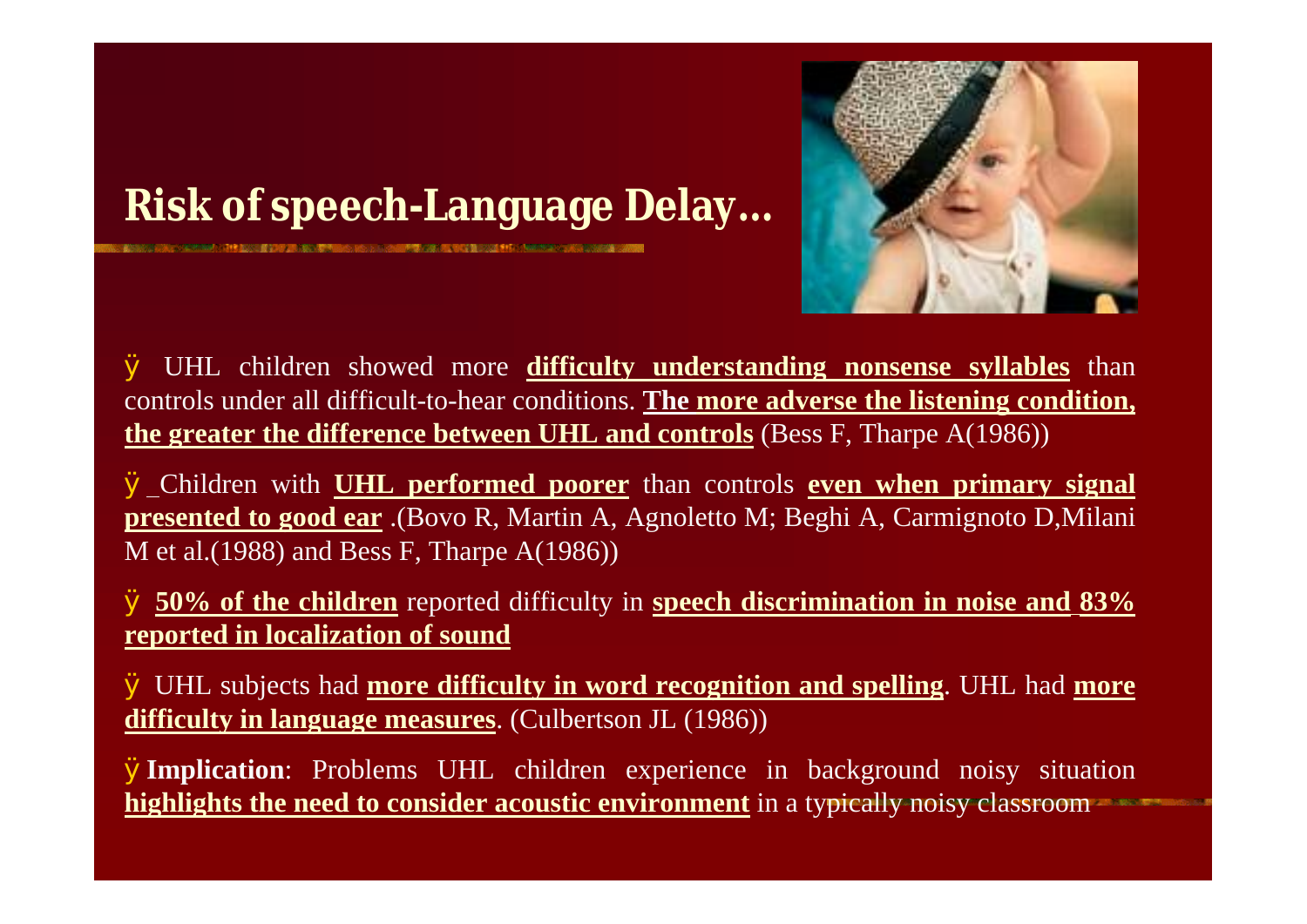

# **Risk of speech-Language Delay…**

**SINGLES CONTINUES IN THE REPORT OF A 40 YEAR OLD A SHOW AND CONTINUES.** 

Ø **Approximately 1/3 of young children with unilateral /bilateral mild hearing loss can be expected to exhibit language delays by the age of 15-18 months**

Ø **No delay in using 1st word but delayed 2 word utterances (on average 5 months. Kiese-Himmel C (2002)**

Ø **33% of the children with unilateral hearing loss scored below the expected range on comprehension of word meaning, attention, story telling, taking responsibility, completing assignment, adaptation to new situation (Pupils Rating scale used by teacher)**

**STARTING CONTINUES OF PERSONAL COPY ASSOCIATE CONTINUES OF PERSONAL PROPERTY**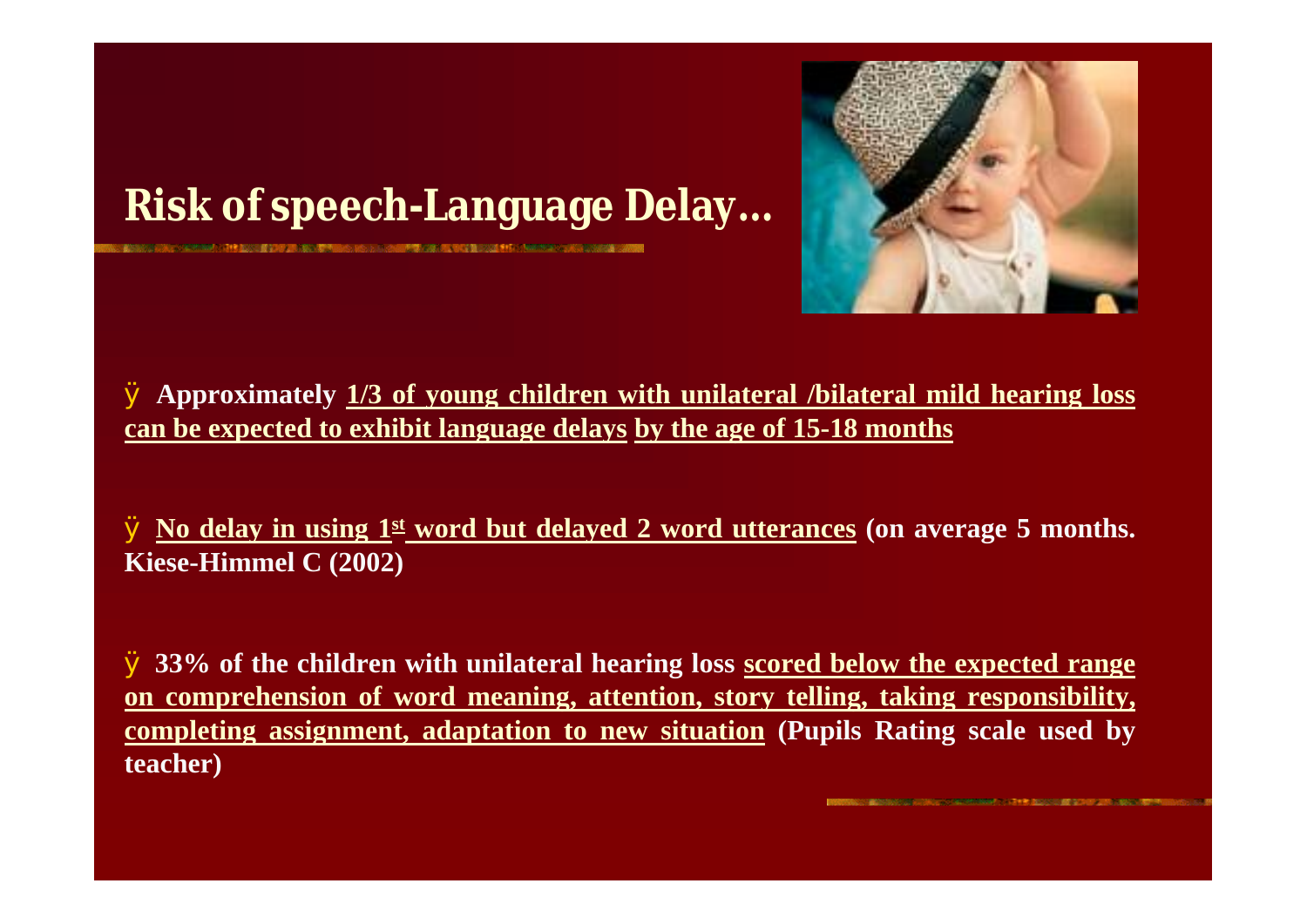## **Risk of Behavioural/Social Issues**



Ø On the Behavioural Rating Scale-

**SING TO BE THE CONFIDENTIAL AND A REPORT OF A SINGLE SIX CONFIDENTIAL AND CONFIDENTIAL CONFIDENTIAL CONFIDENTI** 

dependence/independence, attention to task, emotional liability, and peer relations/social confidence

Ø Social/emotional domains such as stress, self-esteem, behaviour, energy and social support (Bess, Dodd-Murphy, & Parker 1998)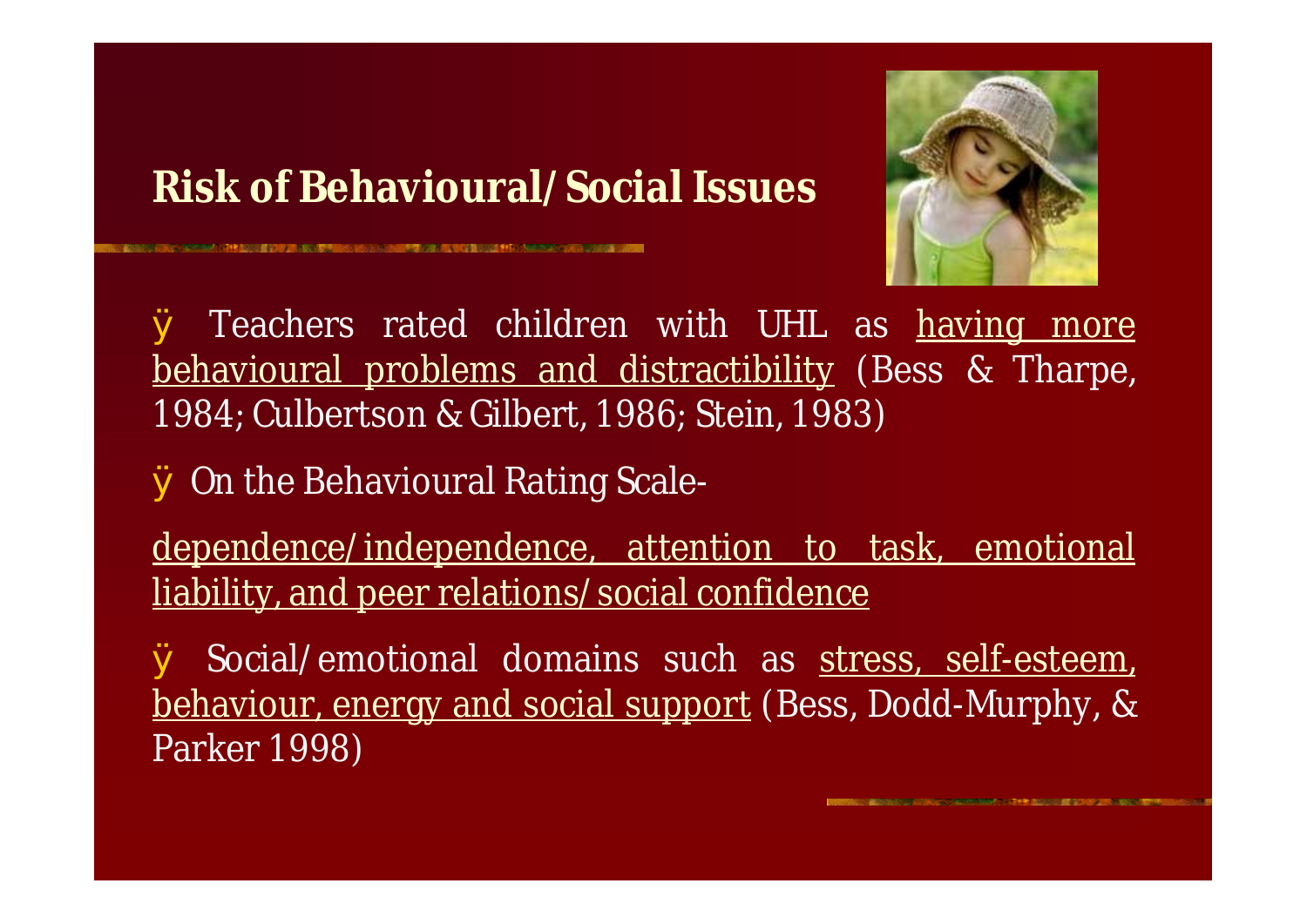

# **Studies on Educational issues…**

**IN 1998 TO AND ART WHILE AND LOCATED TO A CONTRACT AND THE REPORT OF A CONSTRUCTION OF A CONSTRUCTION** 

|                                                | Language<br>development | <b>Mathematics</b> | <b>Social skills</b> | <b>Average age</b><br>(sample size) |
|------------------------------------------------|-------------------------|--------------------|----------------------|-------------------------------------|
| <b>Keller</b> and<br><b>Bundy</b> (1980)       | $-0.44$                 | $-0.26$            |                      | $12 \text{ yrs}(13)$                |
| Peterson (1981)                                | $-0.50$                 | $-0.53$            |                      | 7.5 $yrs(24)$                       |
| <b>Bess and</b><br>Thorpe(1984)                |                         |                    | $-0.47$              | $10 \text{ yrs}(25)$                |
| <b>Blair, Peterson</b><br>and<br>Vichweg(1985) | $-1.17$                 | $-1.28$            |                      | 7.5yrs(8)                           |
| <b>Culbertson and</b><br><b>Gilbert</b> (1996) | $-0.63$                 | $-0.19$            | $-0.47$              | $10 \text{ yrs}(25)$                |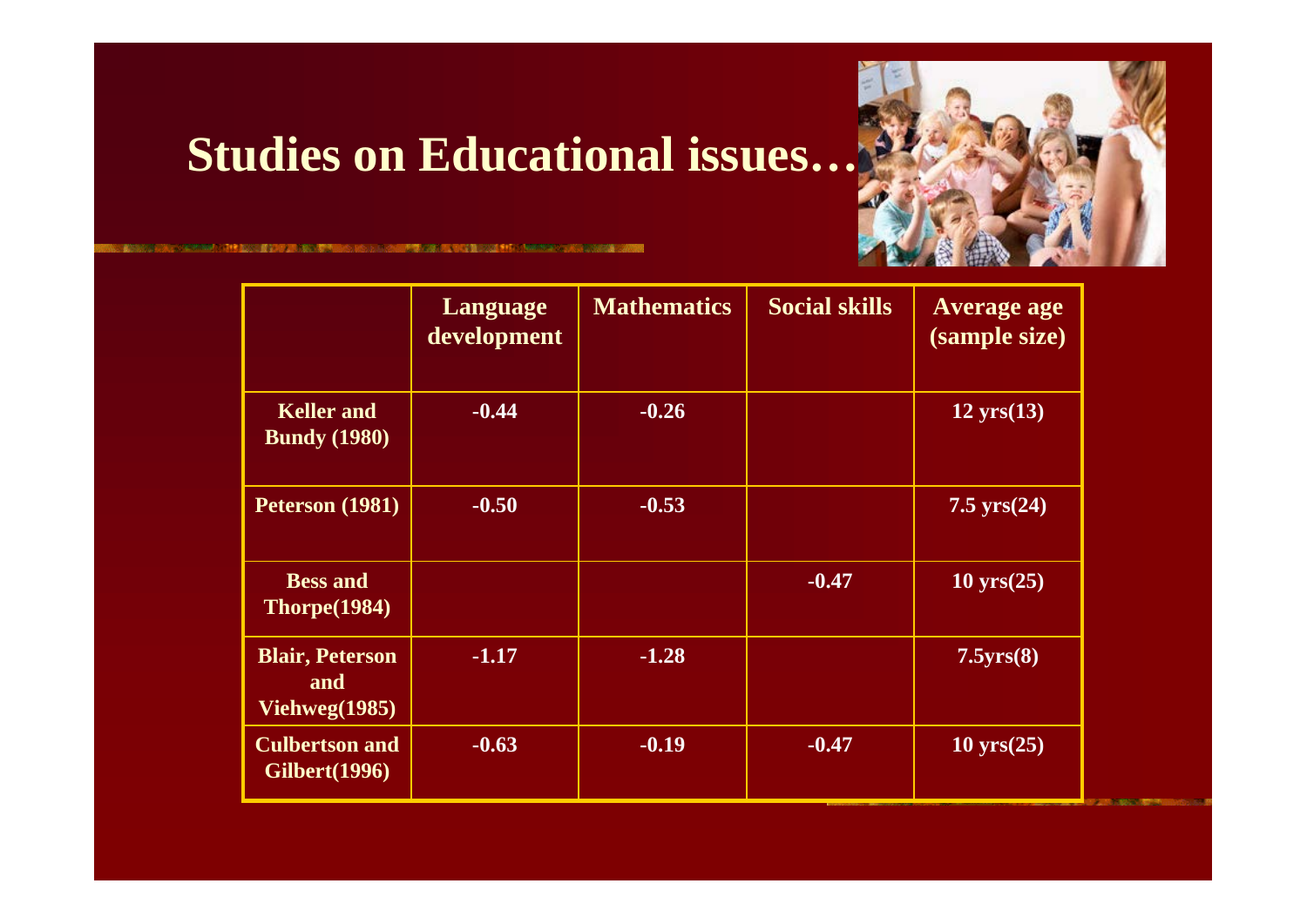# **Educational Risk…**



Ø **Of those children, about 37% had failed a grade in school and an additional 8% were judged not to be performing at grade level (Bess et al 1998).**

Ø **Risk of failure rate of approximately 10 times that of the general school population.**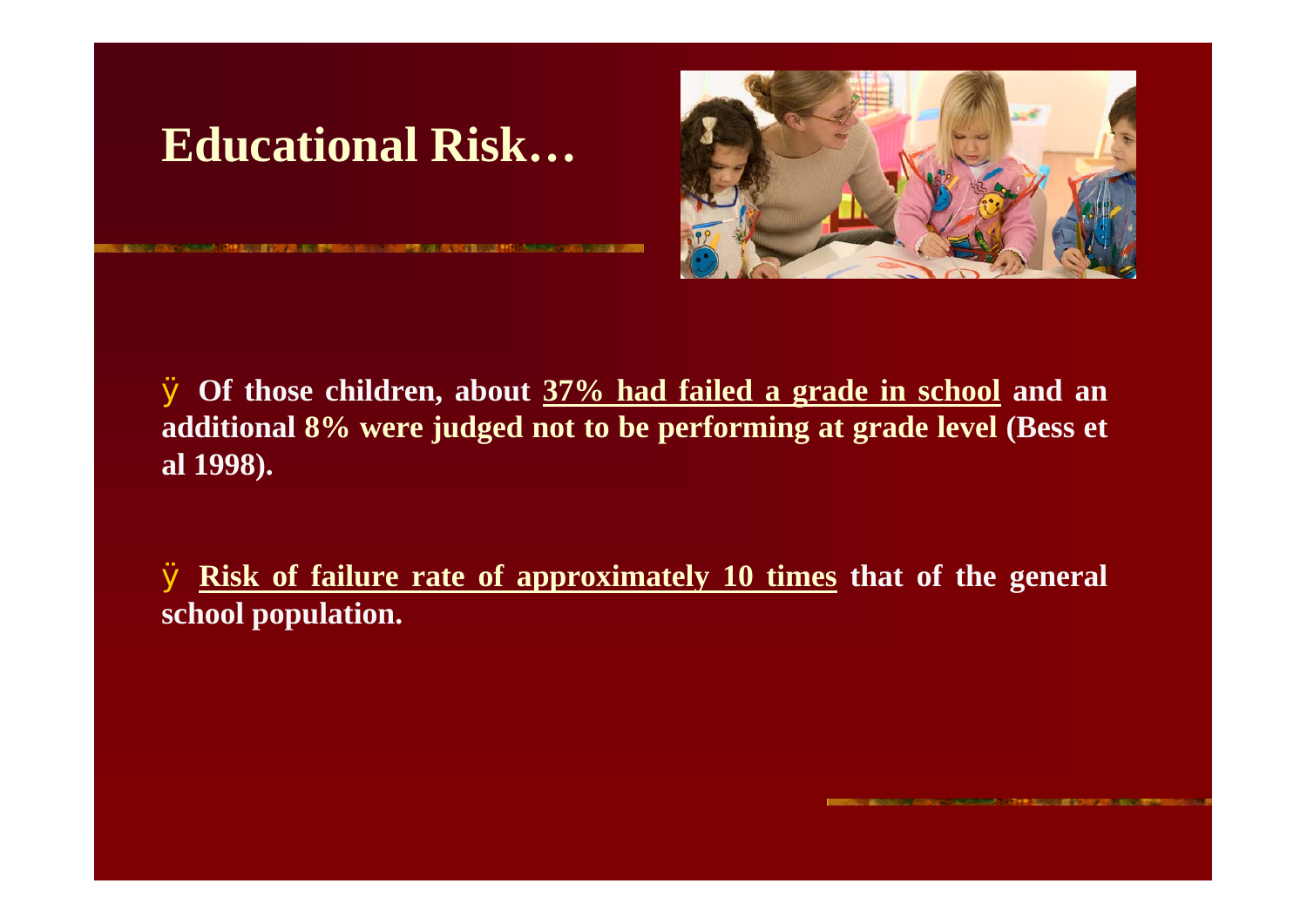## **Educational Risk…**



Management and the process of the control of the Control of the Control of the Control of the Control of the Control of

Ø Students with UHL scored significantly lower than controls on 13 of the 15 SIFTER questions.

Ø Classroom teachers consistently rated students with UHL lower in academics, attention and communication, classroom participation and behavior than their average peers. (Dancer J, Burl NT, Water S(1995))

Ø School aged children with UHL demonstrated significant problems affecting academic performance (Bovo R, Martin A, Agnoletto M; Beghi A, Carmignoto D,Milani M et al.(1988))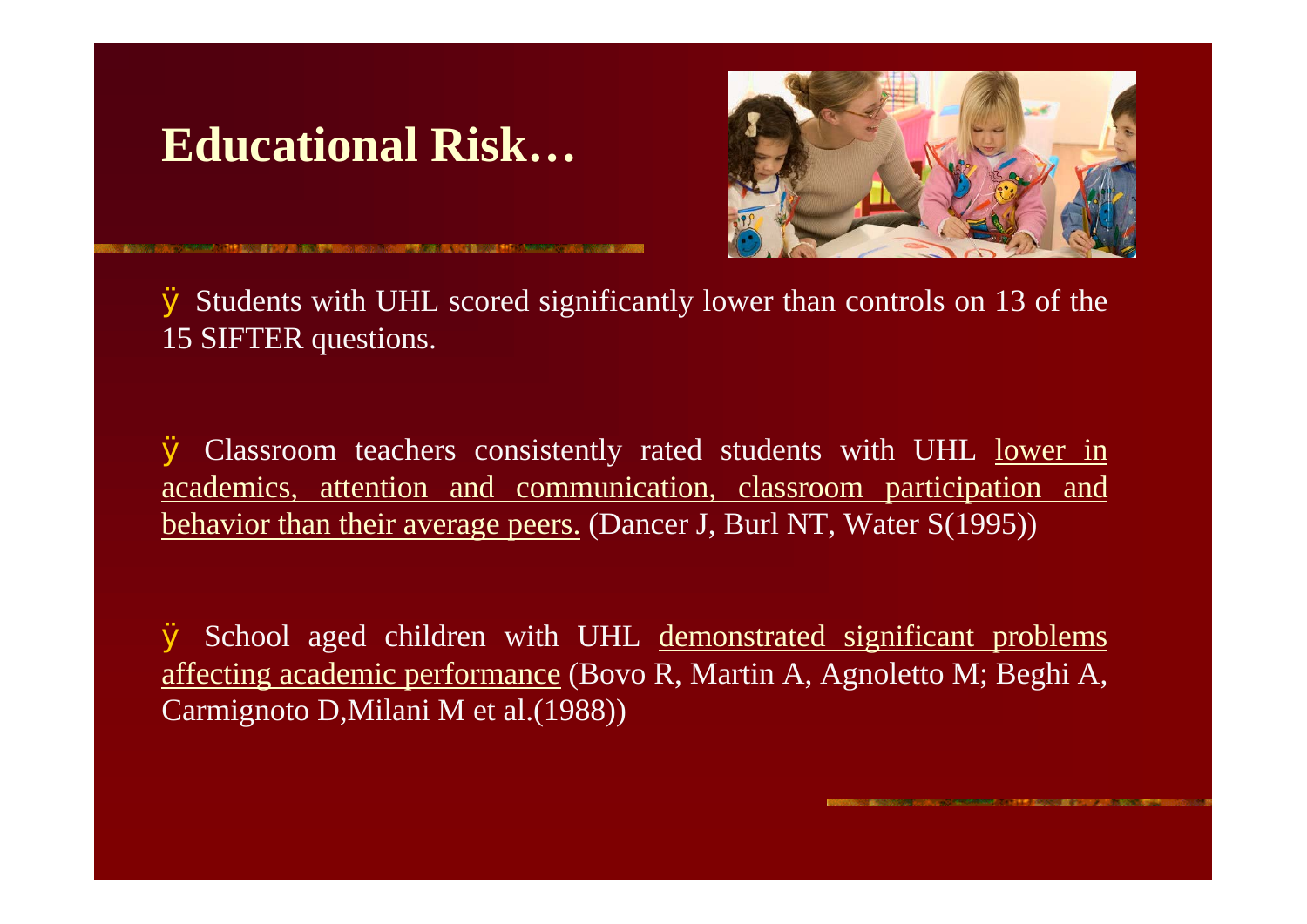# **Educational Risk**



Ø Approximately 50% of children showed **difficulty in educational progress.**

Ø **35% failed at least one grade** (most failed first grade, half failed higher grade

Ø Children with UHL performed **poorly on auditory skills** than control groups

Ø**13.3% needed special resource assistance** Bess F, Tharpe A(1986).

Ø50% of the children **did not have preferential seating** in the classroom; **32% reported difficulty understanding teacher's speech** Bovo R, Martin A, Agnoletto M; Beghi A, Carmignoto D,Milani M et al.(1988)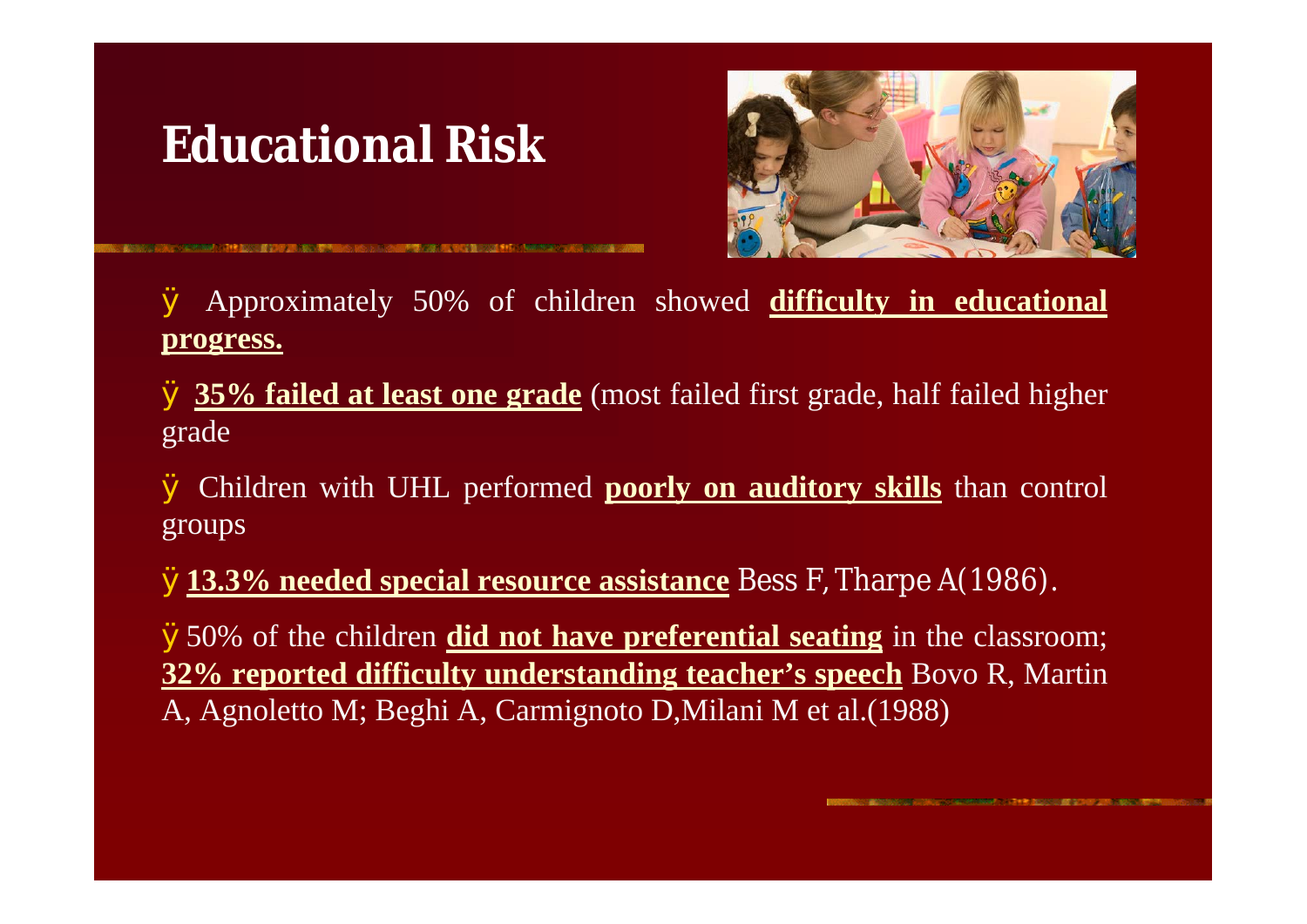# **Social Impact...**

**NUMBER OF STREET IN CONTRACTOR** 



#### Ø **Accused of selective hearing**

Ø **Social problems- difficulty understanding in noisy situations.**

Ø **May misunderstand peer conversations and feel rejected or ridiculed.**

Ø **27% of the children had feeling of embarrassment and sense of inferiority.** Bovo R, Martin A, Agnoletto M; Beghi A, Carmignoto D,Milani M et al.(1988)

Ø **Child may be more fatigued in classroom due to greater effort needed to listen, if class is noisy or has poor acoustics.**

Ø **May appear inattentive, distractible or frustrated, with behavior or social problems sometimes evident- May give an impression of being hyperactive and immature.**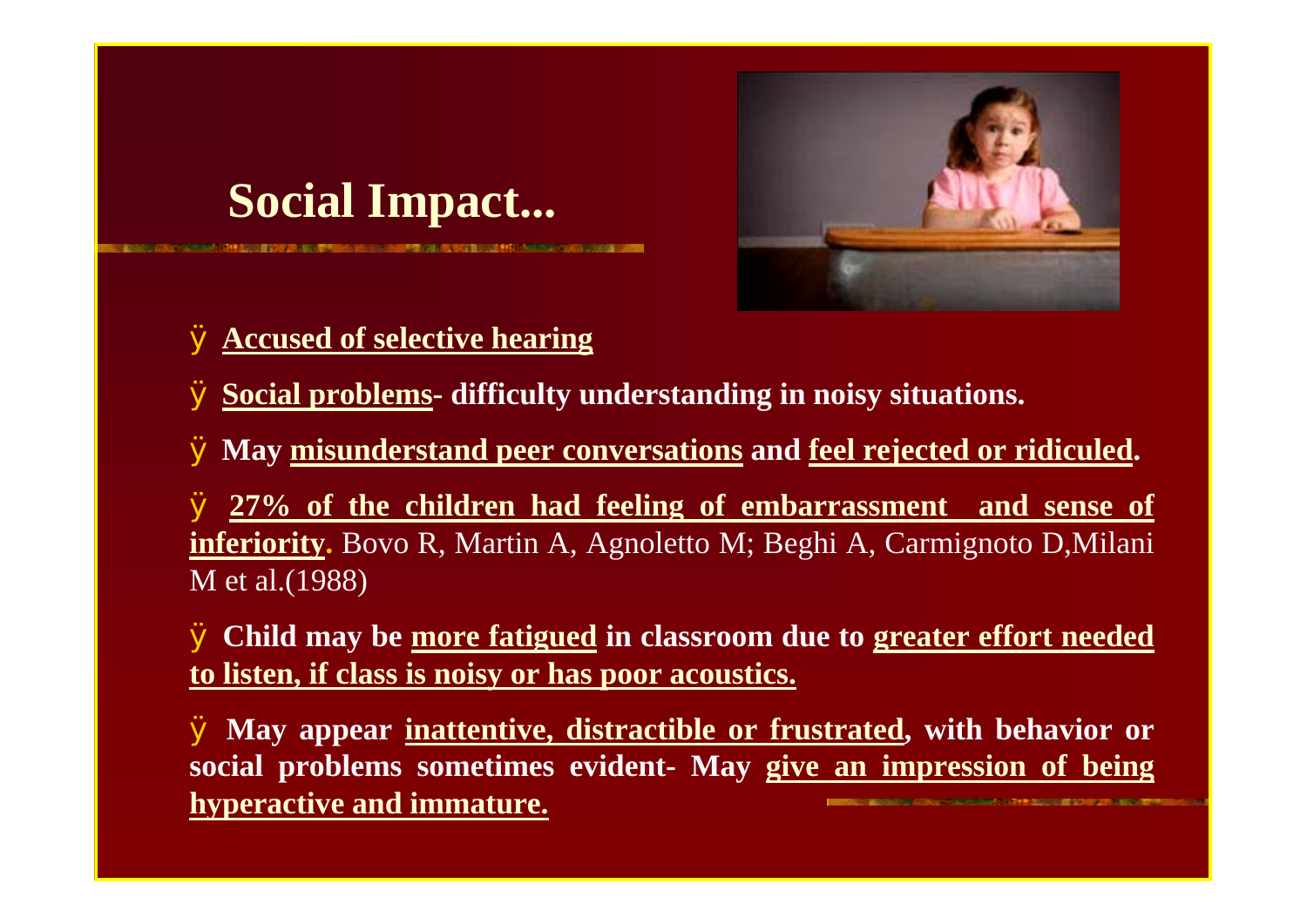

#### **Some more Research findings…**

 $\emptyset$  1/3 of children slower to develop how they express themselves with words.

Ø**1/5** of children problems getting along with others

**SUBSIDIARY AND RESIDENTS AND STRUCK OF A STATE OF A STATE OF A STATE OF A STATE OF A STATE OF A STATE OF A ST** 

Ø**1/4** children are at risk of developing hearing loss in their "good ear", usually by the time they start school.

Ø Temporary long term fluctuating loss- if they have ear infections - this makes it harder to listen.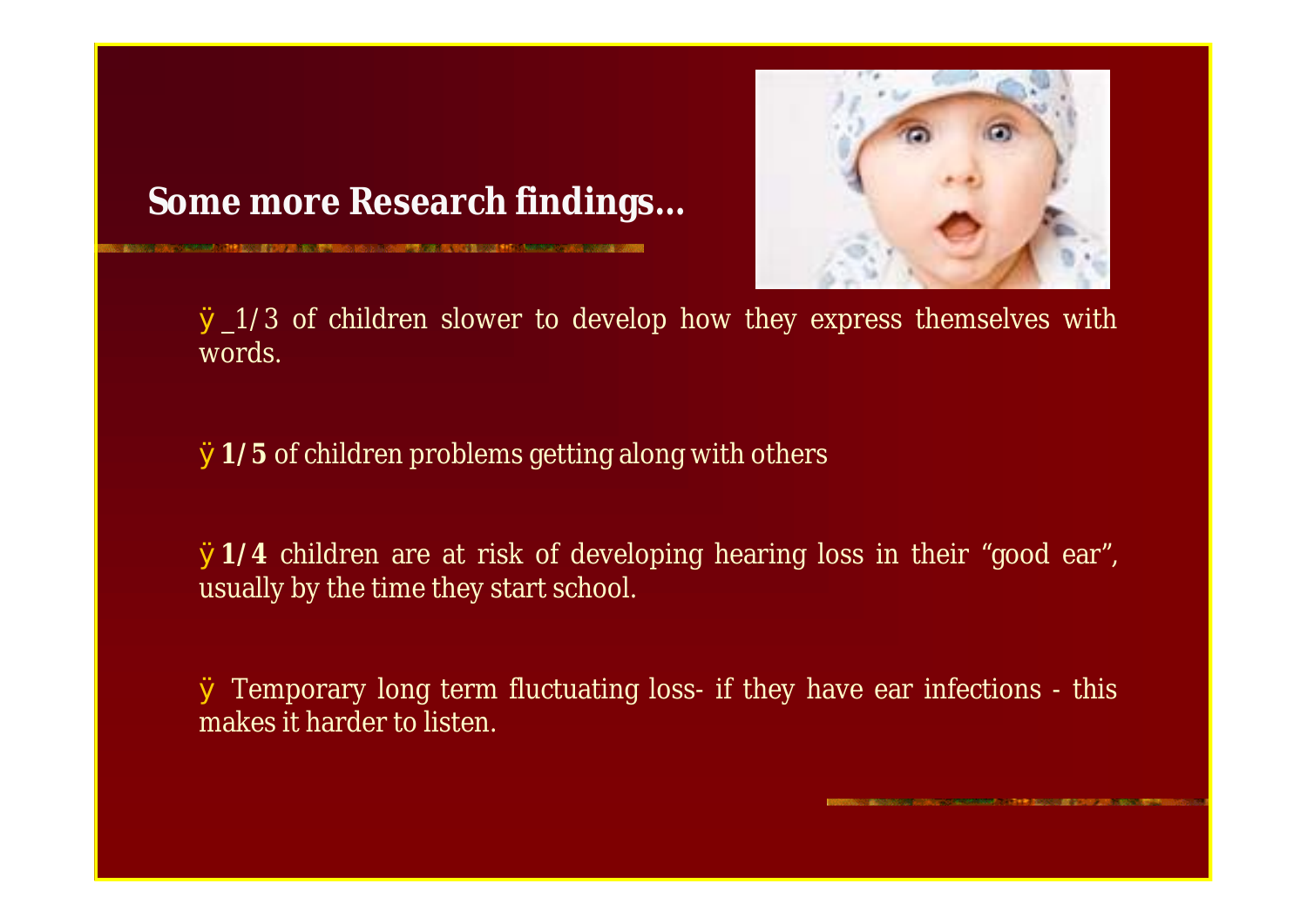### **Ear Infection/Glue ear**

**DRIVER AND ARRESTS WAS SERVED AND MAKES A HUBBLE RANGES** 

Ø About 1/6 has- **serious problems with recurring ear infections** before they start school.

ØBecause they are **relying so heavily on their one better hearing ear** for listening and learning, **inconsistent hearing will affect them more than other children-** will have effect on their listening and eventual learning.

Ø need to continue to monitor child's middle ear function and hearing on a regular basis.





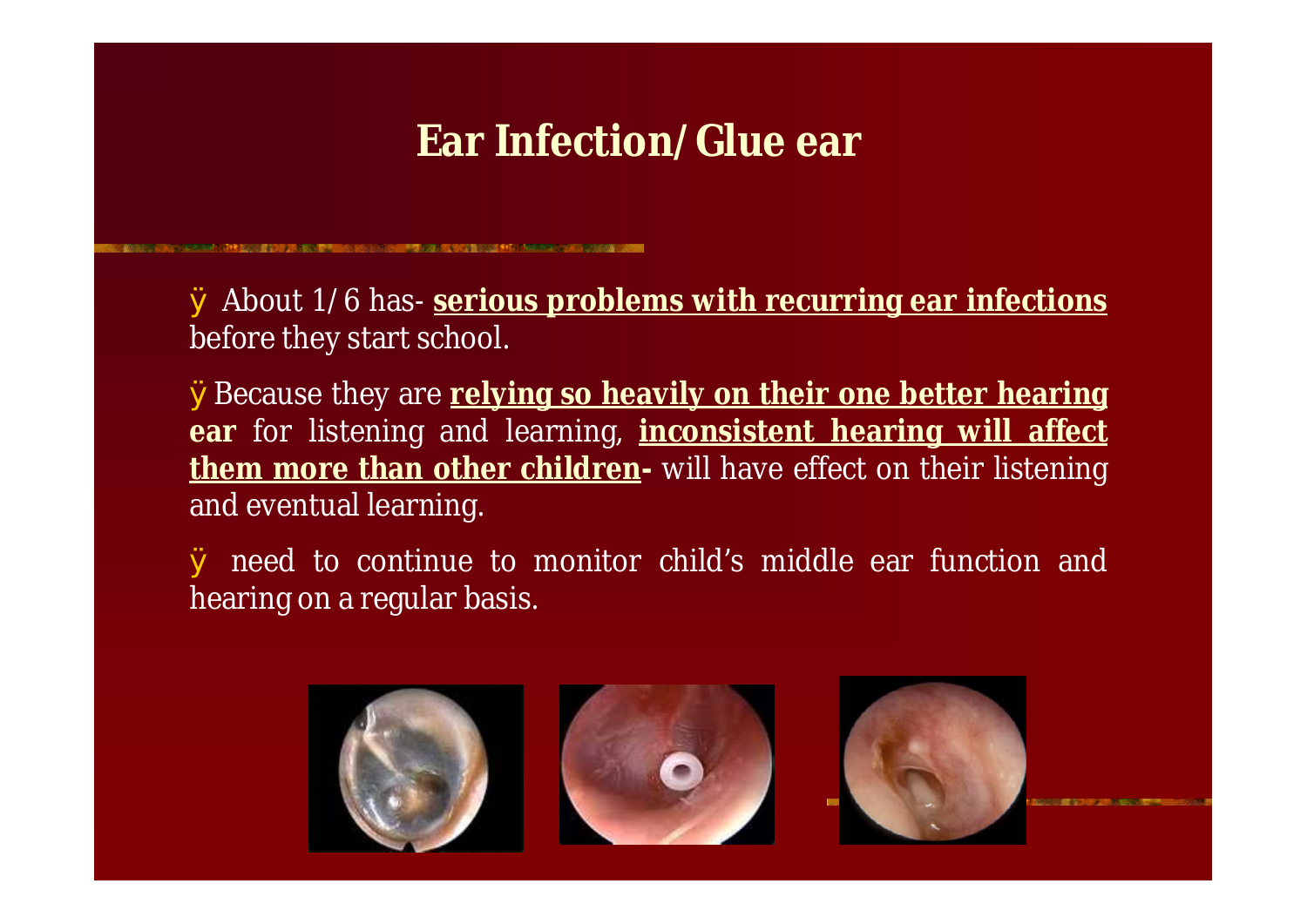### **Noise/music-induced hearing loss**

Ø Keeping the child away from loud sounds, reducing the child's exposure to loud noises and Ear protection for children

ØHearing does not always stay the same. **Hearing can be damaged by loud noises, even when they occur only once**

ØA child with UHL must rely on that ear to hear from their whole lives –**they can't afford to damage this hearing!**

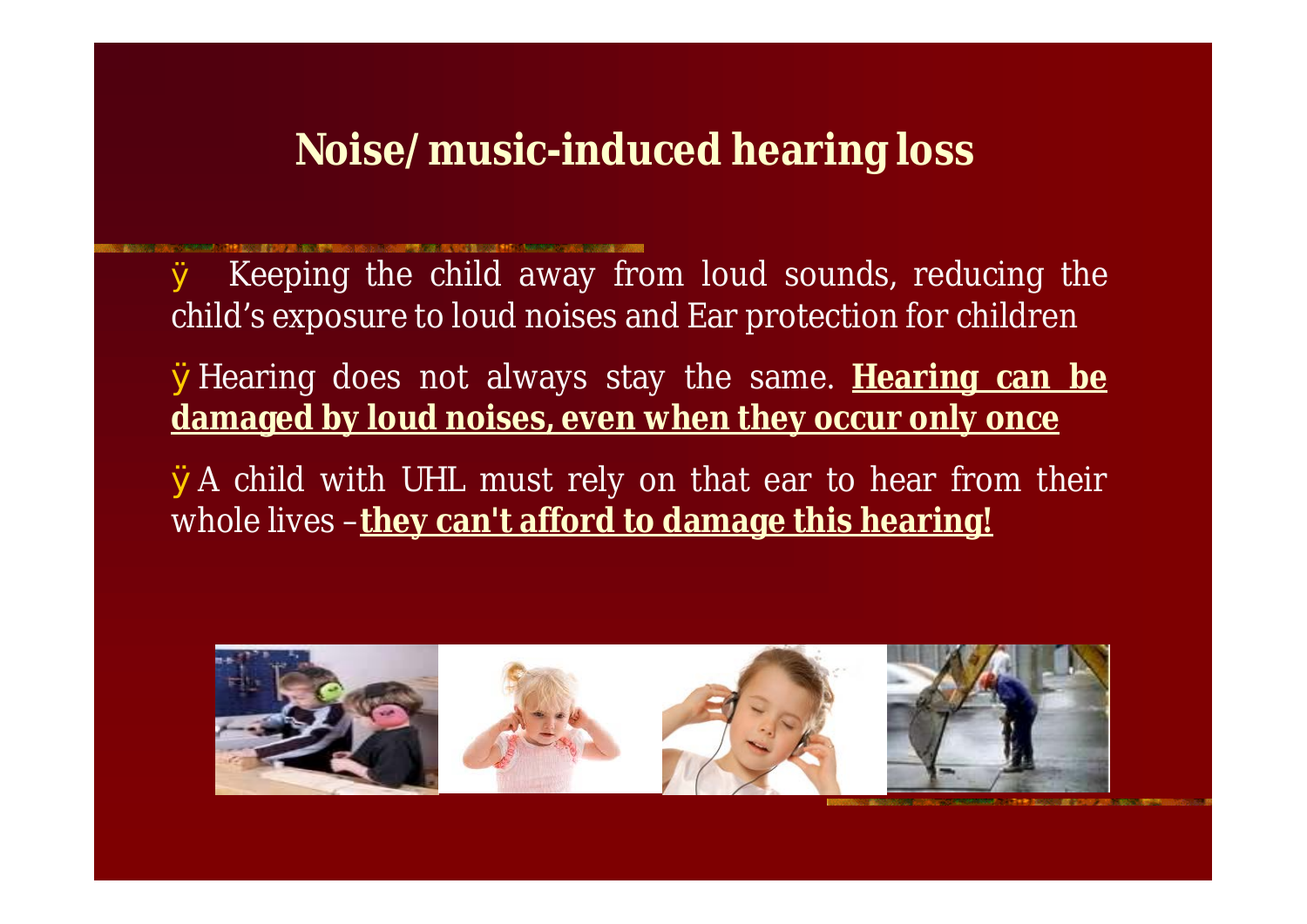## **Preserving further deterioration in hearing ?**

**SE DE JA KONFINSO NO SOMETI ZA ALTIGRAZI ELO NA**TIGI VARIO SORE

Ø **It is important to monitor the ear with normal hearing and the residual hearing in the poorer hearing ear .**

Ø **Periodical assessment appointment is necessary at least once in 6 months.**

Ø **Any further hearing loss in the better hearing ear/in the poorer hearing ear will increase the child's chance of developing greater listening, language, behaviour and learning issues.**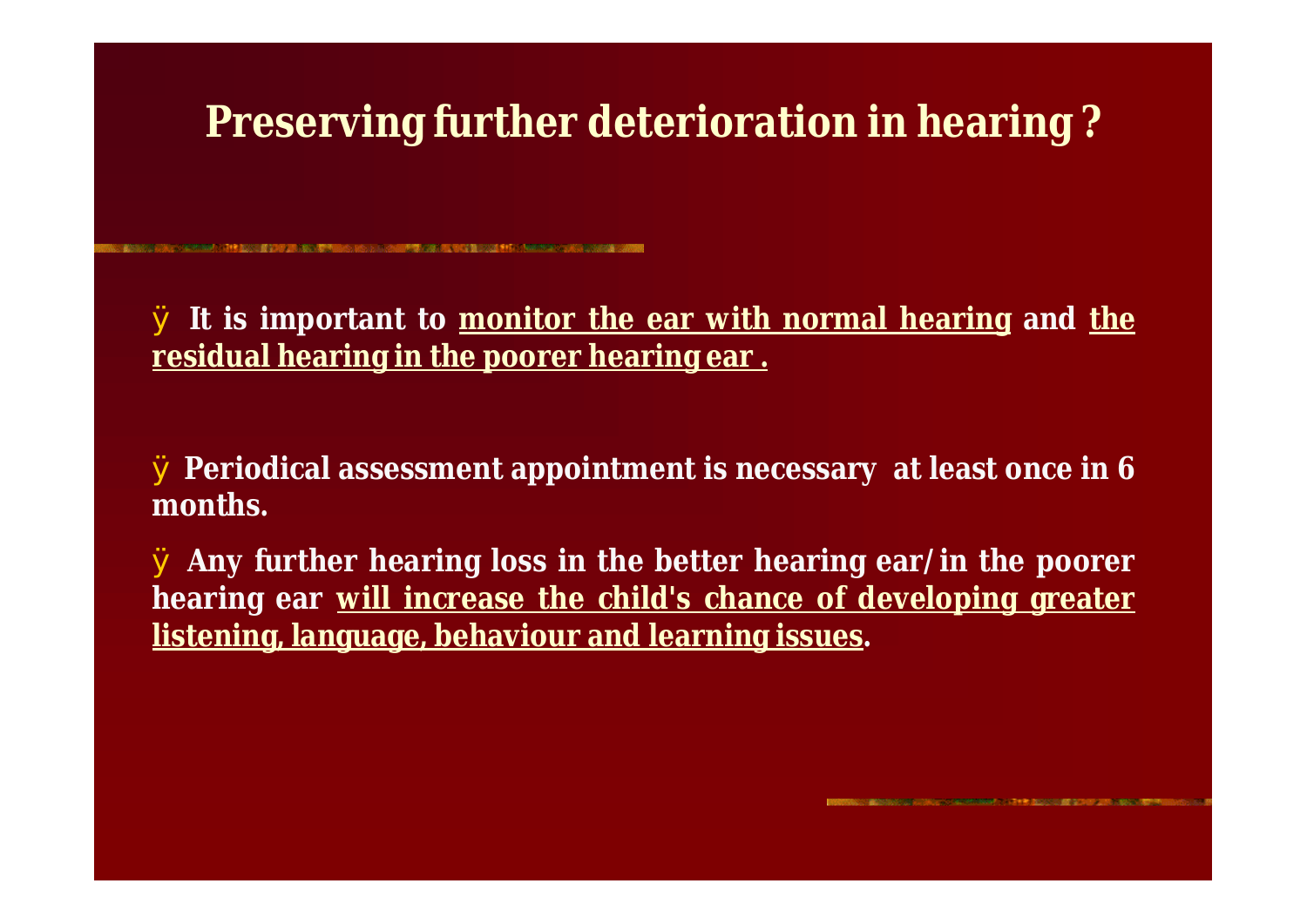





#### **Workshop for the parents of children with Unilateral and Bilateral mild hearing loss**

**「そうない」のあたっては、この人には、私にも自分を受けていた。この場所で、この場所で、この人にも、この人にも、この人にも、この人は、この人は、この人にも、この人にも、この人にも、この人にも、この人にも、この人にも、この人にも、この人にも、この人にも、この人にも、この人にも、この人にも、この人にも、この人にも、この人にも、この人にも、この人にも、この人にも、この人にも** 

| 11.30 am | Mr.Bill day<br>Chair, Wellington Hospital Foundation                               | Introduction                                          |
|----------|------------------------------------------------------------------------------------|-------------------------------------------------------|
| 11.35 am | Dr. Sargunam Sivaraj, CCDHB                                                        | Overview on Unilateral/bilateral<br>Mild hearing loss |
| 11.50 am | Mrs. Lynella Upton, Advisor on Deaf Children,<br>Ministry of Education (MOE)       | Strategies of monitoring hearing<br>loss at home      |
| 12.05 pm | Mrs. Claire Winward, Speech and Language<br>Therapist, Ministry of Education (MOE) | Speech and Language<br>development                    |
| 12.20 pm | Dr. Stuart McLaren, Massey University                                              | <b>Good Acoustic Environments</b>                     |

**INSTANCE AND THE RESIDENCE OF A PERSON AND THE BASIC AND A DISCOVERY OF A REPORT OF A REAL PROPERTY.**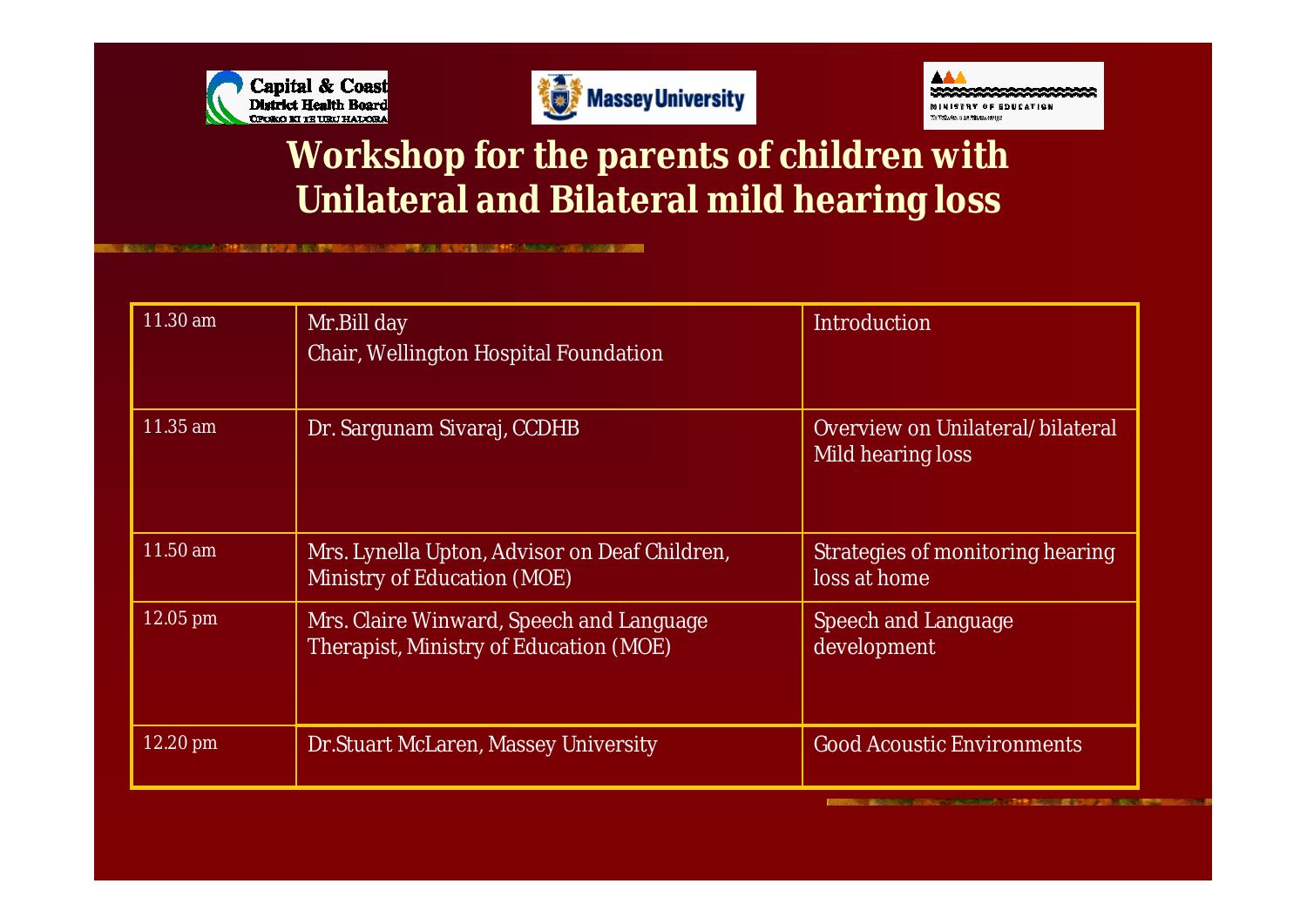#### **Attendees of the workshop**

Ø **We invited 10 parents and 7 of the parents attended the workshop**

Ø **AODC of other region**

**SING TO BE AN ADDRESS AND A MONTH ON THE RESIDENCE OF A STATE OF A STATE OF A STATE OF A STATE OF A STATE OF A** 

Ø **Hearing screeners –highlighting their role in identification of hearing loss and facilitating better outcome.**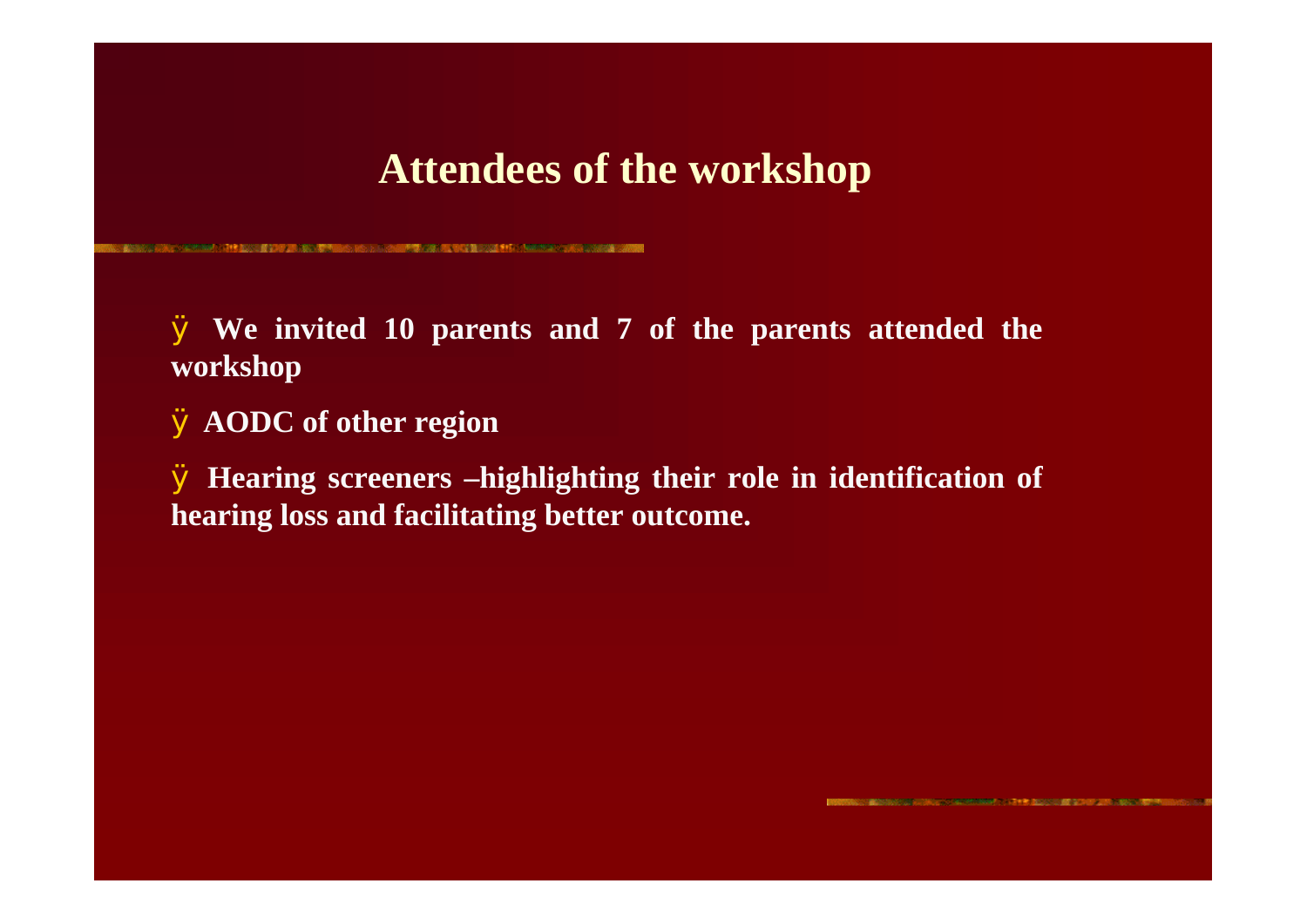### **Aims of the workshop…**



**NE DIA 1921 ANY ANIMAL ANG LATING MANUFACTIC AND ANY INCOME IN STATE AND A MARKET OF THE REPORTING AND** 

Ø **Difficulties experienced by the children with unilateral/bilateral mild hearing loss**

- Ø **Effects of child's hearing loss on speech-language development**
- Ø **Bilingualism/unilateral hearing loss**
- Ø **Potential learning and psychosocial issues**
- Ø **Facilitation better learning at home, preschool**
- Ø **Strategies to enable more "listening friendly environment'**
- Ø **The available treatment options-conventional hearing aids, FM system, bone conduction hearing aid/CROS aid.**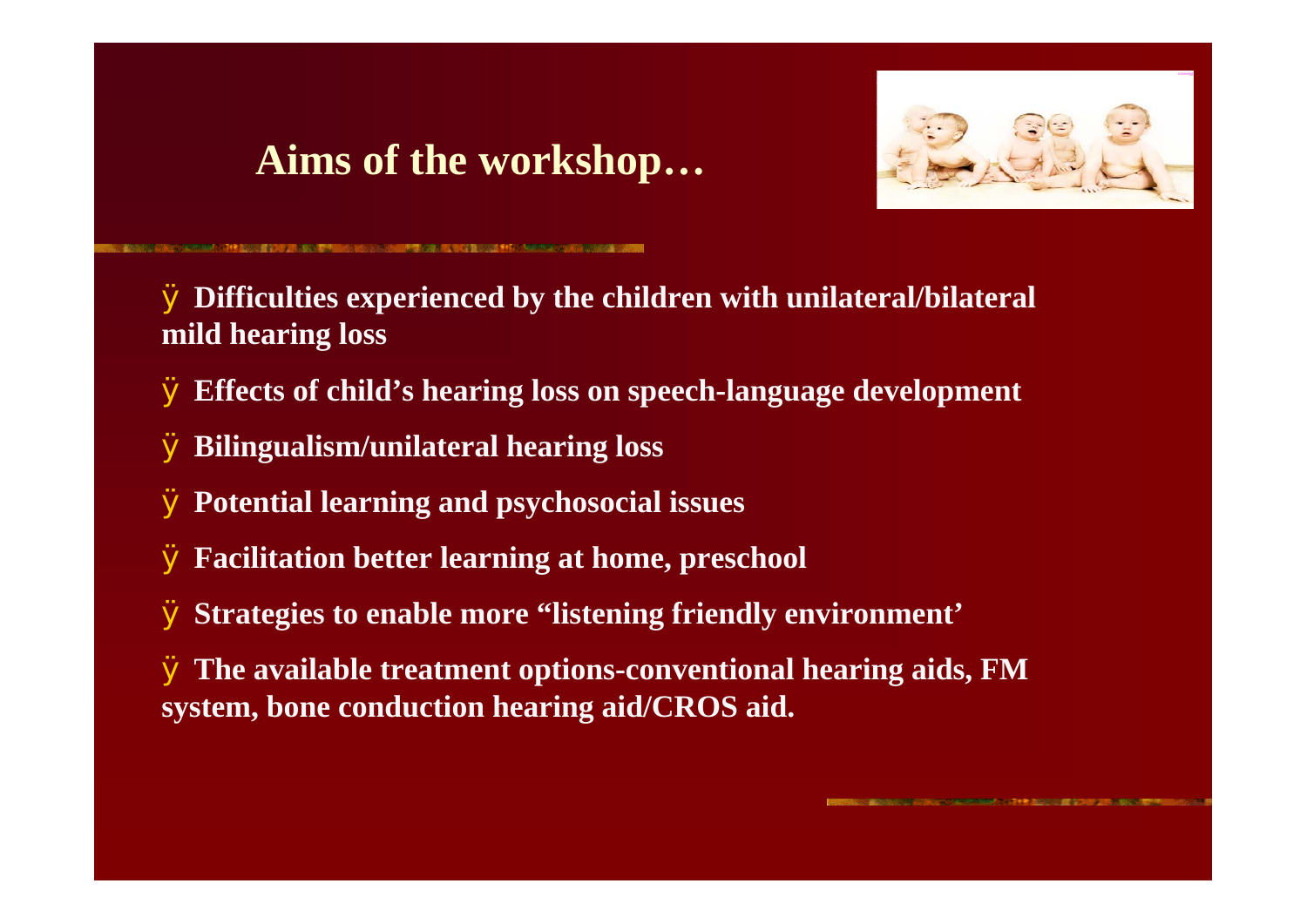## **Outcome of the workshop…**

OF THE CONFIDENTIAL CONTINUES IN A RELEASED FOR THE CONFIDENTIAL CONTINUES. AND LOCATED AT LOCATED AND CONFIDENT

- **The parents expressed interest in having a support group for children with unilateral and bilateral mild hearing loss in this region**
- **One of the parent did not know- which ear is the "affected e ear"**
- **"Now that I know the risks-I shall attend the periodical follow-up"**
- **"I shall go home and talk with the family- because "TV is on 24hours in our house"**
- **"we shall organise a hearing aid for my child"**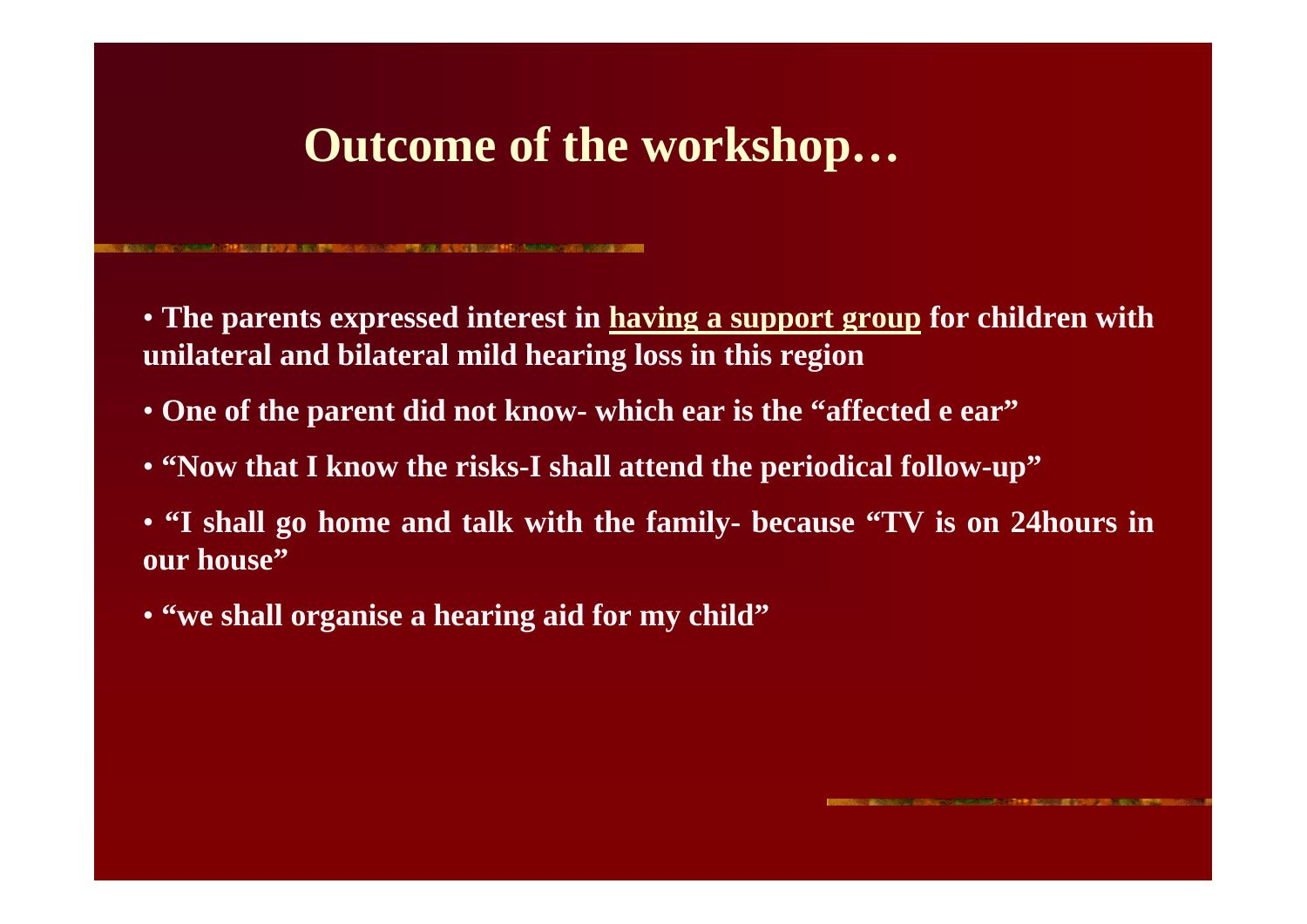#### **Making home/classrooms more "listening friendly"?**

Ø**Carpeting-if there is not wall-to-wall, place some area rugs.**

Ø**Request acoustically treated hanging ceiling tiles**

Ø**Avoid situations where the class is split and half of the students are listening to teacher instruction and the other half are watching TV or listening to a tape recorder**

Ø**Place window treatments (thick material)**

Ø**Replace buzzing lights.**

Ø**Hang long pieces of felt on the wall on which children can pin artwork.**

Ø **Use corkboards whenever possible.**

Ø**Place flat surfaces (movable boards) at an angle.**

Ø**Place tennis balls or rubber tips on chair feet (keep in mind latex allergies).**

Ø**Have soft chairs (small beanbag chairs) in leisure/reading areas.**

Ø**Do not have noisy equipment (e.g., computers, projectors) on if you are not using them.**

Ø**Try to keep doors and windows closed.**

Ø**Teach your child to advocate for himself or herself by learning to ask for clarification when messages are not understood: "Can you repeat that?"**

Ø**Giving an age-appropriate lesson about sound. Show them how it is difficult to hear when many children are talking at once.**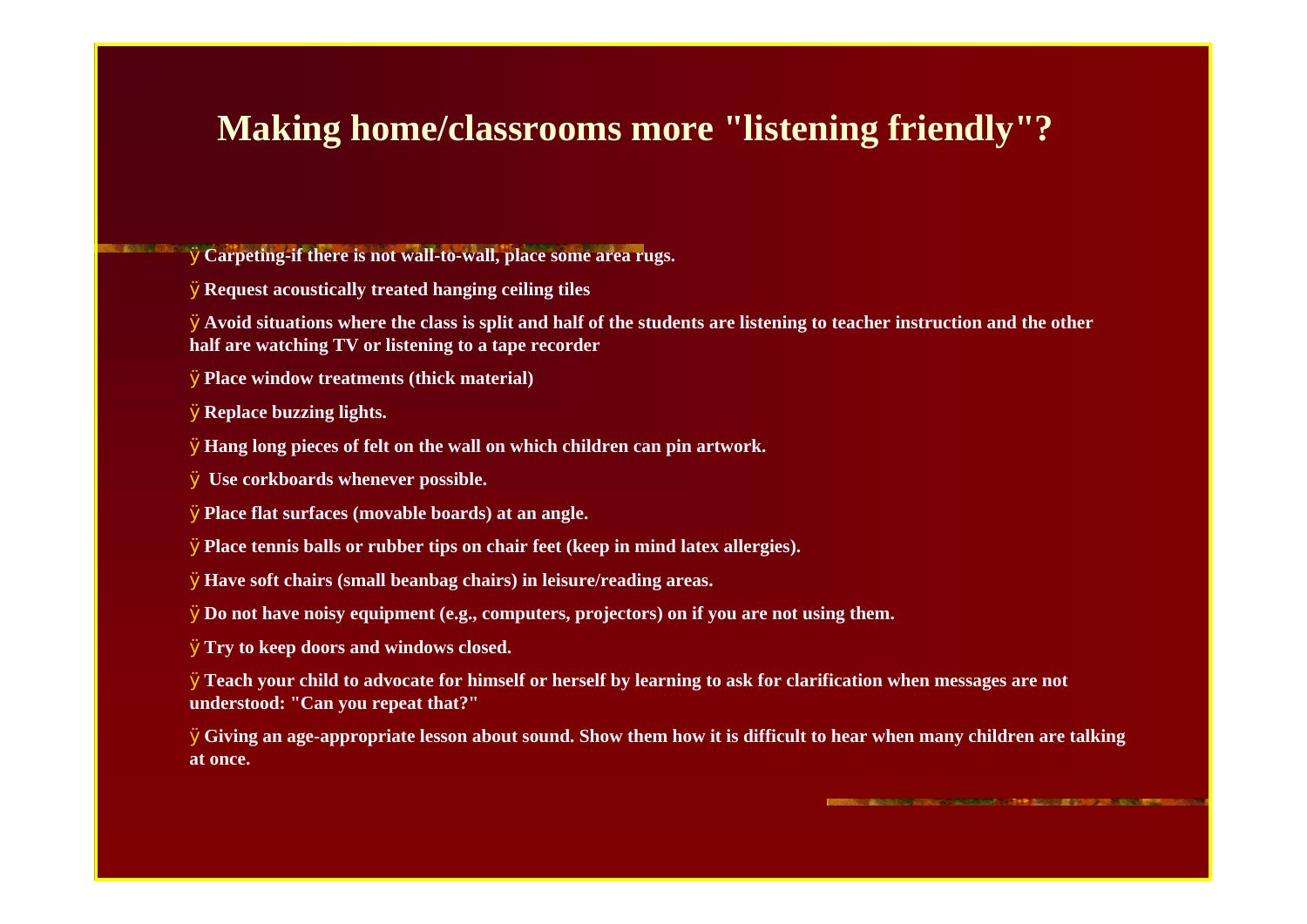# **Information pack…**

**PARTICULAR SERVICE DESCRIPTION AND LA COMMUNISTIE AND DESCRIPTION** 

Ø **Speech and Hearing checklist** Ø **Glue ear and prevention** Ø **Speech and hearing stimulation at home** Ø **Prevention of noise and music induced hearing loss in children** Ø **List of public/private speech and language therapy services.** Ø **Methods of making home a "listening friendly" environment**

NAME AND DESCRIPTIONS OF PERSONS ASSESSED. AND POST OFFICE ADDRESS OF THE RESIDENCE OF THE RESIDENCE OF THE RESIDENCE OF THE RESIDENCE OF THE RESIDENCE OF THE RESIDENCE OF THE RESIDENCE OF THE RESIDENCE OF THE RESIDENCE OF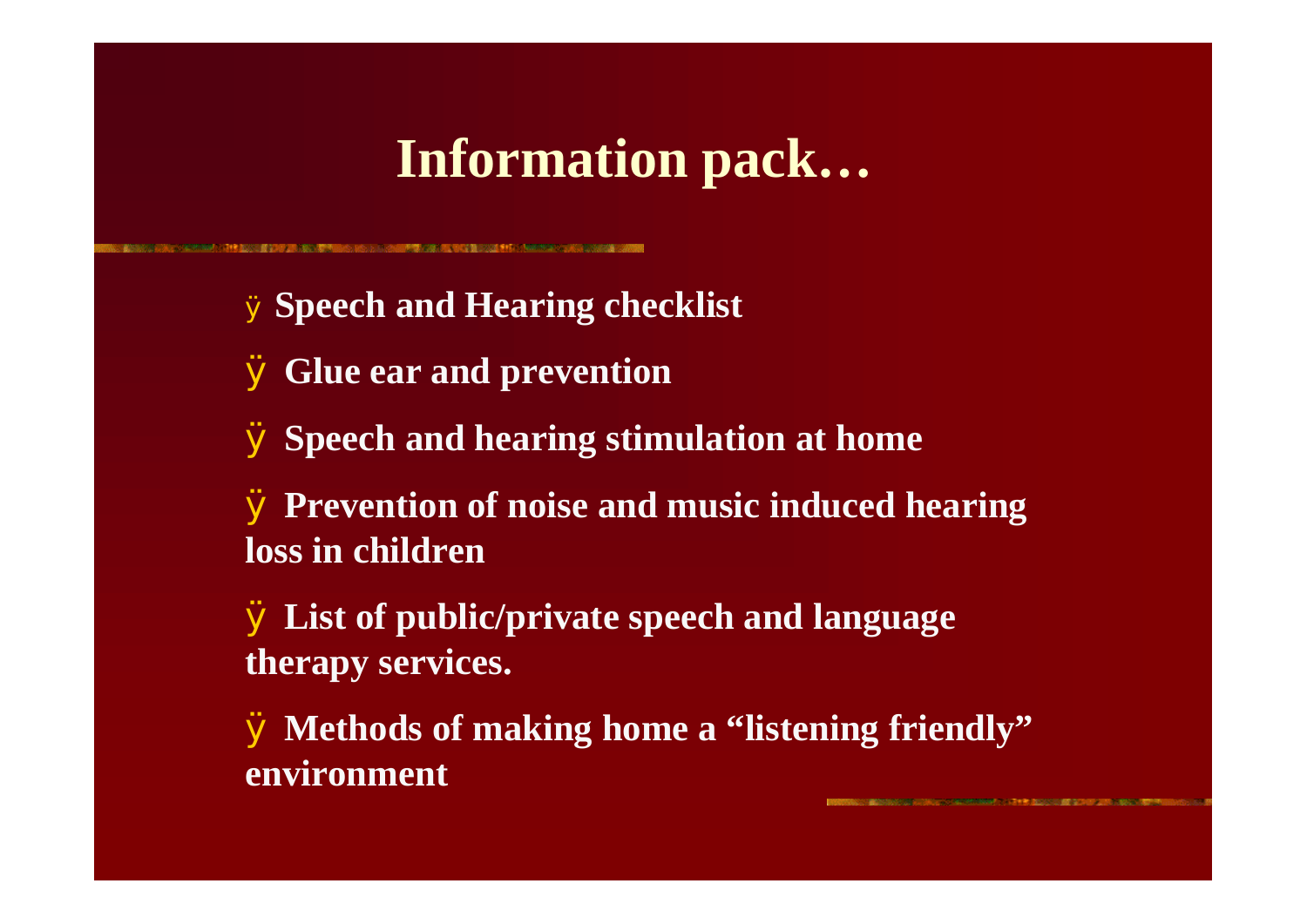# **Right thing … Right Now…**



**Right now is to nurture and enjoy the baby.**

**A hearing loss in one ear/mild hearing loss in both ears should not stop the child reaching his/her full potential.**